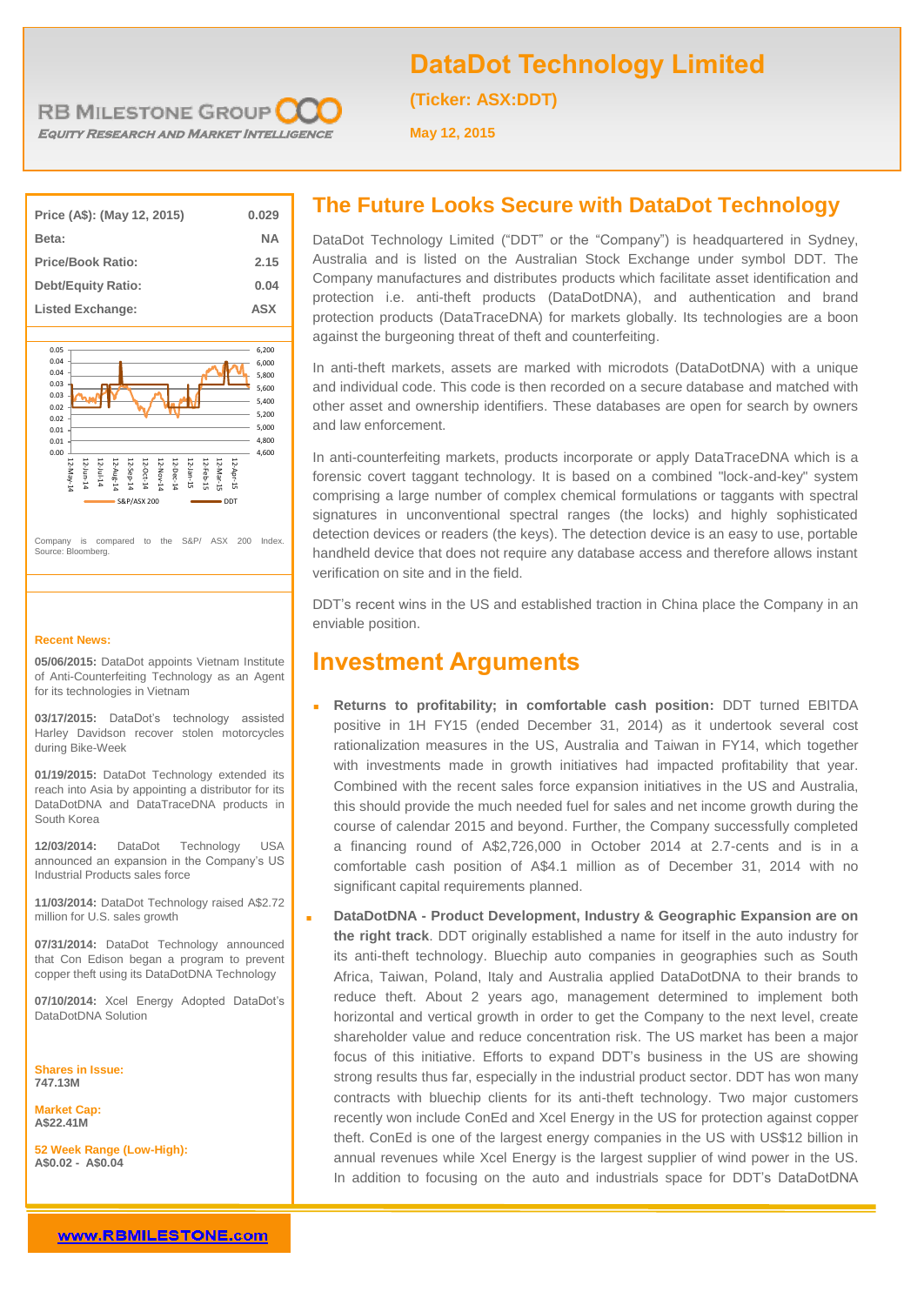product, DDT created a consumer brand called "CopDots" (www.copdots.com), which allows individual consumers to protect their belongings such as computers and mobile phones with an anti-theft pen applicator or bush kit. DDT is conducting trial programs for this product via a number of retail channels and a major insurer.

- **DataTraceDNA - China and US markets are major opportunities**. DataTraceDNA has established business in the Asia Pacific region (Clients include - Indonesia: a Government owned Utility company; HK: Dolphin produces its casino chips; China: one of the largest alcoholic drink producers, tobacco and spectacle frames manufacturers). In the US, DataTraceDNA was recently granted its first contract by a US Government agency and is running a funded pilot with a major player in the food industry which is expected to be rolled out in late 2015. DataTraceDNA has just added 3 salesmen to its existing capability in the US in recognition of the size and opportunity presented by this market. It is in trials with a number of high value target customers and the Company sees this as a major growth driver in calendar 2015.
- **Bright outlook bolstered by recent contract wins**. The economic conditions in the US and Europe are improving, which should help the Company's earnings as nearly 50% of its revenues comes from these two regions.

## **Company Overview**

DataDot Technology Limited manufactures and distributes asset identification, protection, and authentication solutions. The Company has been in this business for the past 15 years and has a global presence with a primary focus in the US, Asia Pacific, Africa and Europe with its distributors representing over 20 countries.

The Company has developed and continues to develop leading edge technologies that allow assets to be uniquely marked and identified. It's similar to creating a unique assetbased DNA for products.

DDT's asset identification technology, DataDotDNA, has a wide product range with potential applications in the automotive, pharmaceutical, marine, clothing, industrial materials sectors and many more.

While there are numerous ways to identify assets, such as a car's Vehicle Identification Number (VIN); the conventional methods can be easily duplicated. DDT's technologies are however virtually impossible to reproduce. DDT's second main product line is *DataTraceDNA*, a forensic tracer that bonds to the molecular structure of the host material, detectible in very small concentrations by a sophisticated smart reader developed by the Company and the Australian Government's Commonwealth Scientific and Industrial Research Organisation (CSIRO). DataTraceDNA can be used in various applications such as security printing, government identity documents, currency, pharmaceutical packaging, textiles, paints, concrete and much more. The product is very robust and can handle explosion, fire and extreme heat. DDT customizes DataTraceDNA to each application of its product. For instance, in the agricultural sector, the Company's *Intelliseed* enables seed, grain, and other bulk agricultural commodities to be identified. *DataThreadDNA* is used primarily for the textiles industry by inserting the readable solution into clothing labels. While the counterfeiters are able to copy the clothes and brand labels of products, they can't readily reproduce the DataThreadDNA.

DataBaseDNA is a DDT product that acts as a back-office database for law enforcement agencies and insurance investigators that collates information of registered assets from various regional databases to one central database.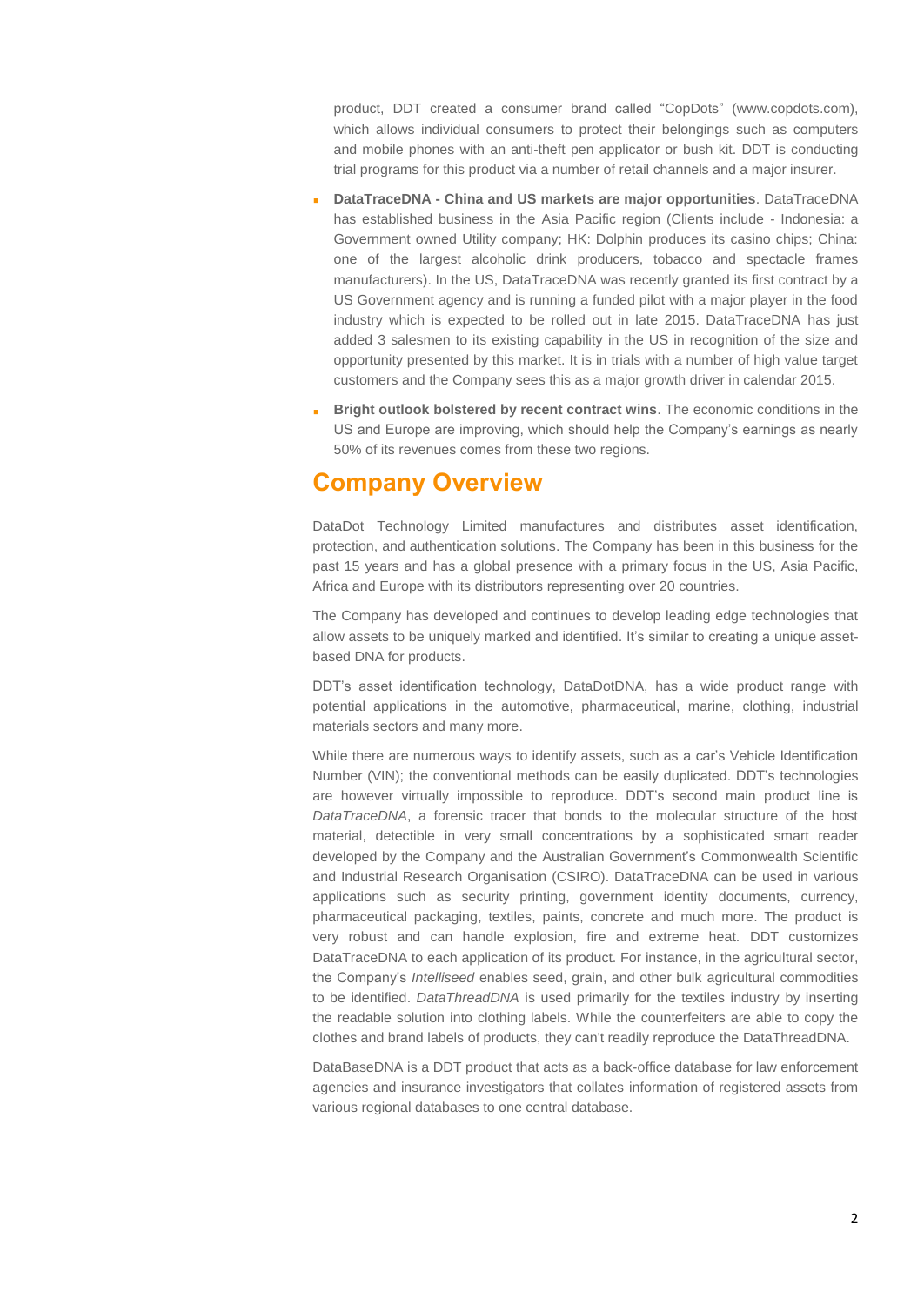## **Key Product Offerings**

## **DataDotDNA**

DataDotDNA is a security identification system that utilizes DataDots or microdots to protect property from theft. The microdots are tiny microscopic discs containing a code unique to the property or owner. As small as a grain of sand, this technology is recognized as one of the most effective ways to counter theft and play a crucial role in identification and recovery of stolen goods. The unique code that is etched on the microdot is stored in the Company's worldwide verification database called DataBaseDNA.

**Exhibit 1: DataDotDNA Technology**



Source: Total Safe Solutions

The Datadots can be sprayed onto an asset and stay for the life of the application that's being secured. The Company has also patented its own unique spraying process, which enables it to spray a complete car in less than 2 minutes. The Datadots can be applied at any point in time on a car – from the point of manufacturing, assembling or after sales through a certified distributor. This product line is most widely used in motor vehicles, motor cycles, trailers, marine craft and personal assets.

DataDotDNA is virtually irremovable and while it is possible to remove the thousands of microdots applied to a product, doing so would be highly cost ineffective and may in fact ruin the value of the underlying asset. In addition, just one microdot is sufficient to identify an item as stolen. Hence, the technology is a considerable deterrent to theft.

#### **Overview of Microdots**

The microdots were originally invented by the US military in the 1940s to covertly identify items. Gradually, the technology began to be used for espionage with the grain size dots capable of transmitting important, sensitive information. The technology was only commercially available in the 1990s as a US engineer developed a low cost process to inscribe information onto thousands of microdots.

Microdots were first applied in the casino industry to weed out fake casino chips that manufactured and gambled throughout the world. In 1995 authentic chips were permanently marked with microdots, allowing for them to be distinguishable from the counterfeits.

As the industry developed, a US manufacturer was bought by Australian interests to form DataDot Technology Ltd (DDT). Since then, the DataDot has grown to become a global leader in identification technologies.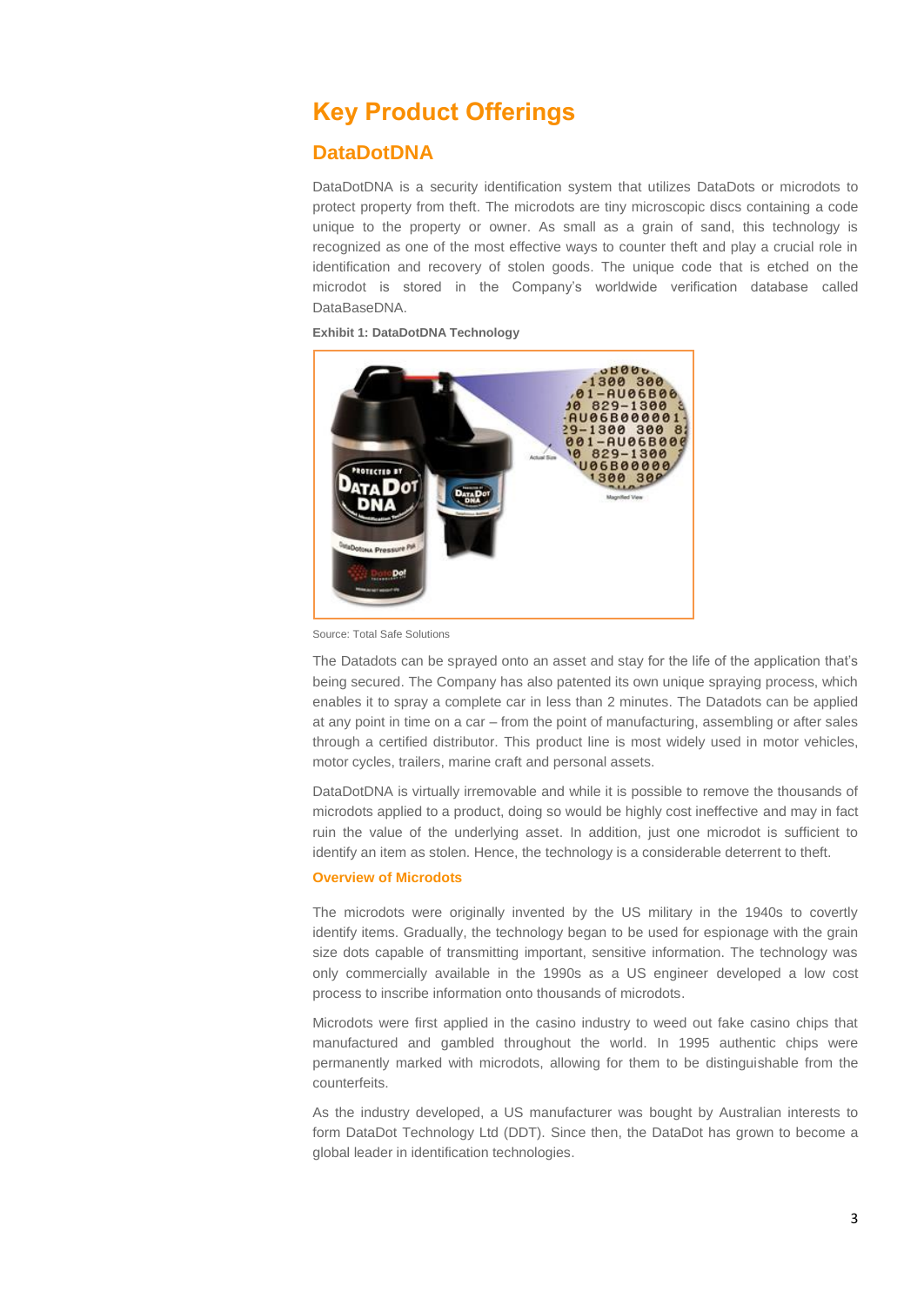#### **DataDotDNA's Applications**

The technology has widespread application across different end user segments. The more popular applications of the product are:

- **Automotive**. DataDotDNA helps protect vehicles against theft. The technology is advanced, easy to apply and cost effective. Thousands of DataDots are sprayed or brushed onto the car at various locations. The unique codes on the microdots are stored onto a secure national database and are accessible by the police if the car is stolen. The DataDots are invisible to the naked eye but can be detected by a UV light and magnifying device. Equipment is marked with a visible warning sticker as a deterrent to potential thieves.
- **Industrial.** DataDot is putting a large emphasis not only the automotive industry, but industrials as well. Some sectors it will focus on are utility, telecommunications, transportation, and oil and gas. The microdots can be applied to the various types of property, plant and equipment within these sectors.
- **Other products**. Given the unique advantages of the DataDotDNA technology, product applications also span across motorcycles, bicycles, household items such as TVs, computers and cameras as well as personal items such as MP3 players, phones and cameras. The technology can also be used for identifying business equipment, tools, and even marine equipment such as a boat or jetski.





Source: Company Presentation

#### **CopDots – DDT's Entrance into the consumer space**

In 2013, the Company announced the launch of CopDots in North America by DataDot Security Solutions Inc., the joint venture formed by the wholly-owned subsidiary DataDot Technology USA Inc. and DataDot Dealer Services LLC of Charlotte NC. The consumer product is comprised of:

- An easy-to-use pen applicator for applying CopDots to personal and household property
- Unique CopDot identifiers in every individual pen applicator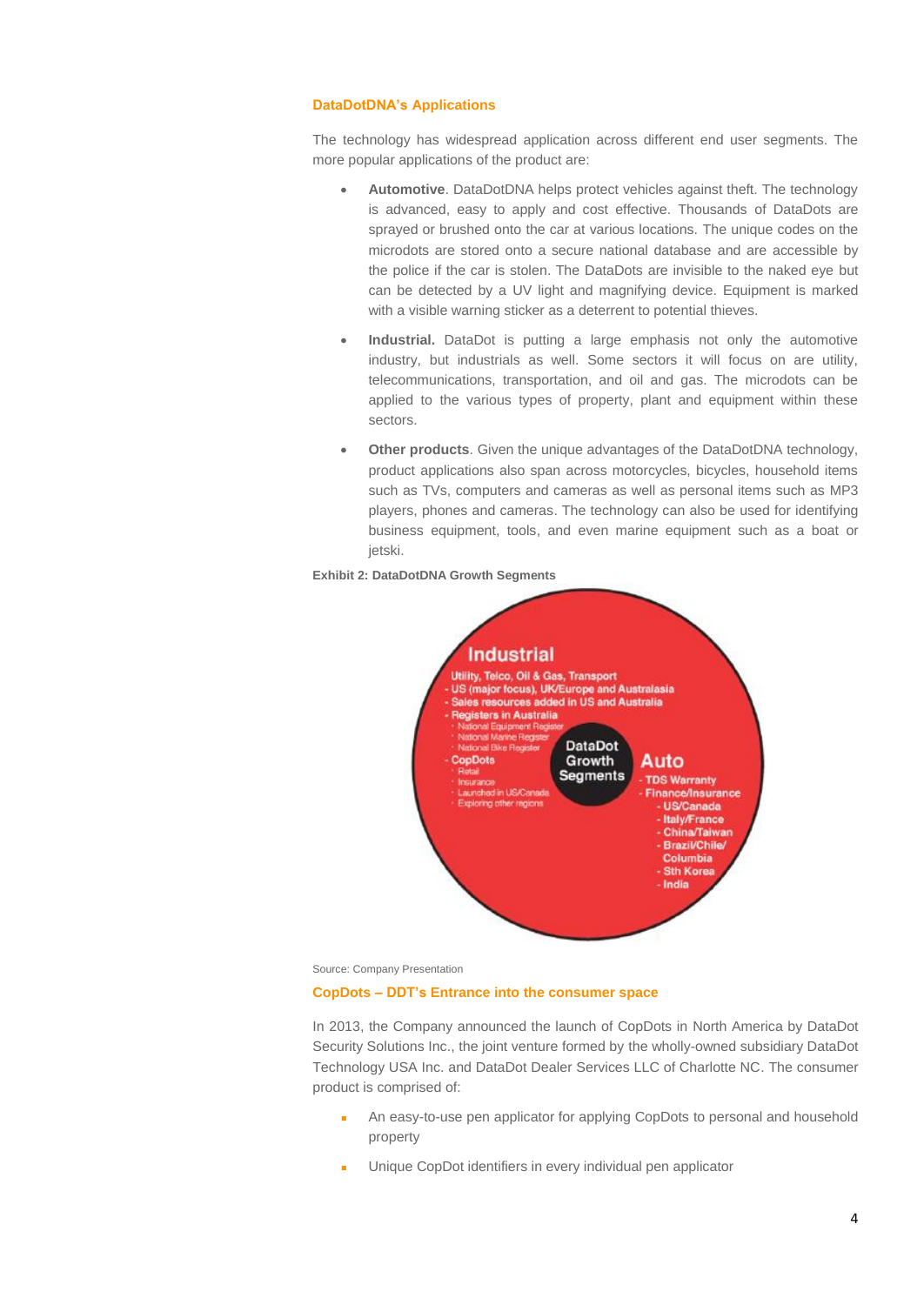- Secure database registration of property ownership details; and
- 24/7 police access to the ownership database

Doug Muldoon, Chief of Police of Palm Bay Police and President of FBI National Academy Associates, said at the product launch: "CopDots work just like DNA. This product will change the way law enforcement approaches property crime, which is typically the biggest crime statistic in most communities."

In the automotive space, the Company has arrangements with distributors who market the product to large auto manufacturers, value added resellers who offer a warrantee if the consumers car is stolen and not recovered, and directly to the end user. For instance, DDT has gained significant traction in Italy with the technology being applied to most Fiat passenger vehicles that are financed by Fiat. An ideal way for DataDotDNA to gain global traction is through national legislation whereby microdots would be required to be applied to all cars within that country. This structure currently exists in South Africa and Taiwan, and DataDot will focus on working with government officials where possible to have this technology adopted in other countries. This distribution structure allows DataDot global coverage without having the direct cost of a large sales force and supply from strategically located factories owned by the company.

In the industrial space, the Company is focused on selling its DataDotDNA industrial kit directly to the end user in various sectors including telecommunications, utilities, transportation, and oil & gas. DataDot is looking into partnering with distributors to expedite its sales process.

## **DataTraceDNA**

DataTraceDNA is a CSIRO (Australian Government R&D agency) developed and patented technology which can bond with the molecular structure of an asset. The technology differentiates from other covert taggant technologies by its superior detection technology that allows not only higher security but lower marking cost per unit in comparison to other taggant technologies. Furthermore, the technology does not require laboratory analysis, withstands high temperatures and the level of security can be customized based on customer requirements. DataTraceDNA can be used in a large number of sectors including gaming, pharmaceuticals, F&B, tobacco and consumer products globally.



**Exhibit 3: DataTraceDNA growth segments**

Source: Illustrative only and not clients of the company

The Company can also customize the process to easily fit into the manufacturing processes. DataTraceDNA protection works in inks, polymers, paints, coatings, adhesives, concrete, fibre, paper, packaging, film, tape and metal marking.

The product is highly suited for products such as classified documents, currency, security printing, pharmaceutical packaging, part authentication, art and memorabilia, polymers and textiles, etc.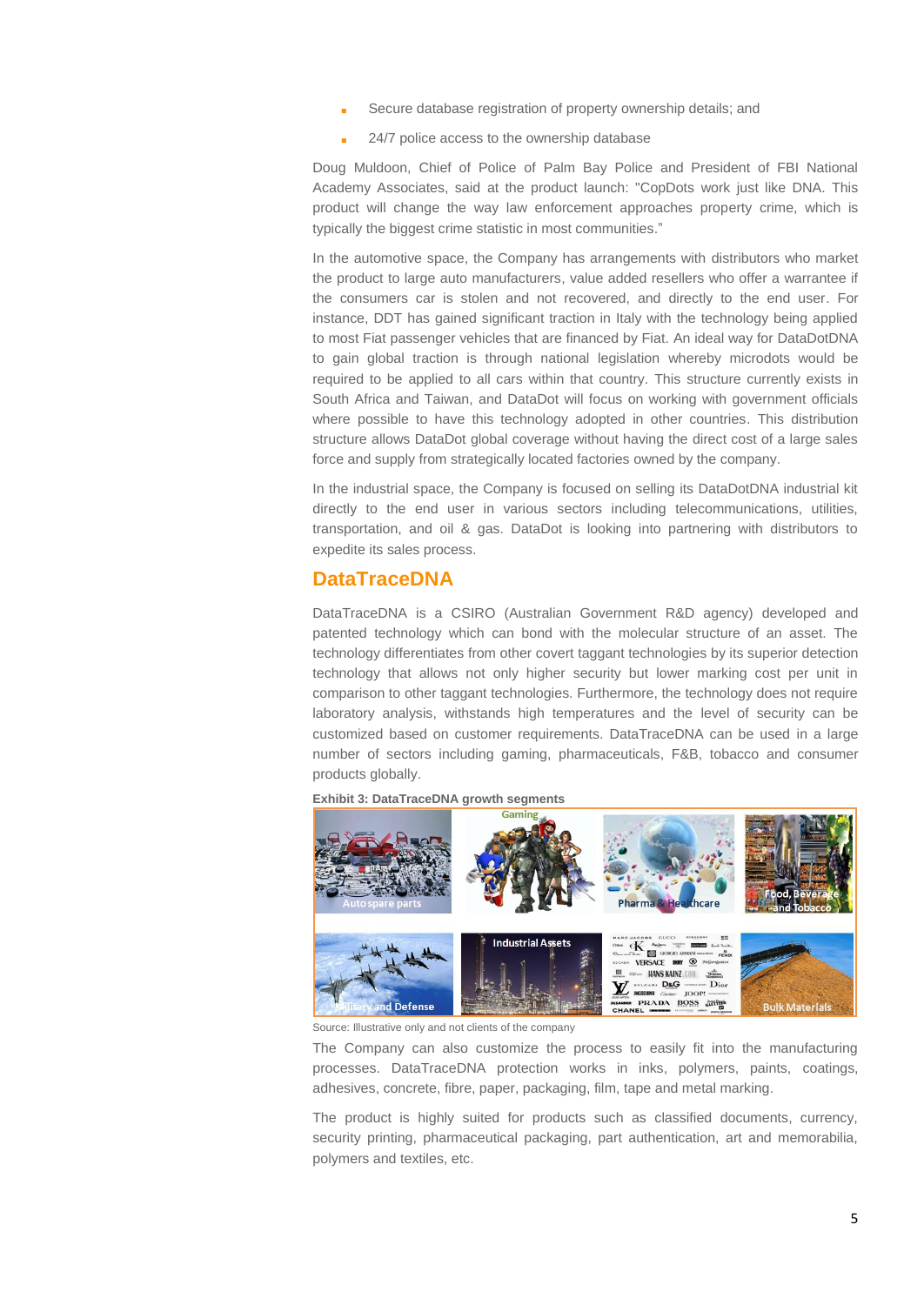The Company's growth strategy for the near term is focused on:

- Farming existing relations in gaming, pharmaceuticals, F&B, tobacco, etc.
- **Pursue global branded product companies is US, Europe and Asia**
- **Expand operations in China, especially in the tobacco, consumer products,** alcoholic beverages and auto spare parts industries
- Explore global opportunities in the defense industry
- **Continue development of reader capability to expand applications in** uncontested market segments such as bulk materials

Given the various industries DataTraceDNA can be used in or on, when DDT goes to sell this technology, it deals directly with the end user or brand name to cater to exactly how that company's product can marked with DDT's covert taggant solution. DDT would then license its solution and tracker device to that brand name.

## **Industry Overview**

## **Counterfeiting**

#### **An ever increasing global menace**

Counterfeiting, piracy and theft are a significant and increasing concern for companies globally. Unauthorized database access across a wide range of industries has become the Achilles' heel for corporate and governments both. While product sales from authentic goods have grown 50% since the early 1990s, the sales of counterfeit products were estimated to grow by 400% over the same period<sup>i</sup>. The anti-piracy consortium Business Action to Stop Counterfeiting and Piracy (BASCAP) of the International Chamber of Commerce forecasted in 2011 that the global economic and social impacts of counterfeiting and piracy could reach \$1.7 trillion by 2015. The Counterfeiting Intelligence Bureau of International Chamber of Commerce believes that counterfeit products make up about 5-7% of world trade. A separate report by the Organization for Economic Co-operation and Development estimated that up to US\$200 billion of international trade could have been in counterfeit and illegally copied goods in 2005. Furthermore, the US government estimated that the global value of counterfeit trade in 2008 was US\$500 billion, having grown by 17 times over the past 10 years<sup>ii</sup>. The most recent estimates available by Havoscope peg the global counterfeit market value at US\$653.7 billion with drugs accounting for US\$200 billion, followed by electronics (US\$169 billion) and software piracy (US\$63 billion).

Given the vast estimated size of this menace causing industry, counterfeiting practices have evolved over time to a sophisticated network of organized crime. The malicious impact of counterfeiting is not only in terms of loss of revenue, but it also destroys corporate reputation, disincentives R&D investment, and causes terrorism funding. Further, it also costs loss of livelihood for thousands of people.

#### **Prompting companies to invest in authentication systems**

Companies have combated the problem of counterfeiting by embedding various authentication systems into products, such as RFID devices, integrated circuit chips and magnetic strips in ATM cards, among others. As these systems are easily distinguishable, there is a possibility that they can be tampered and/or reverse engineered, limiting their usefulness. The problem of counterfeiting spans across various industries: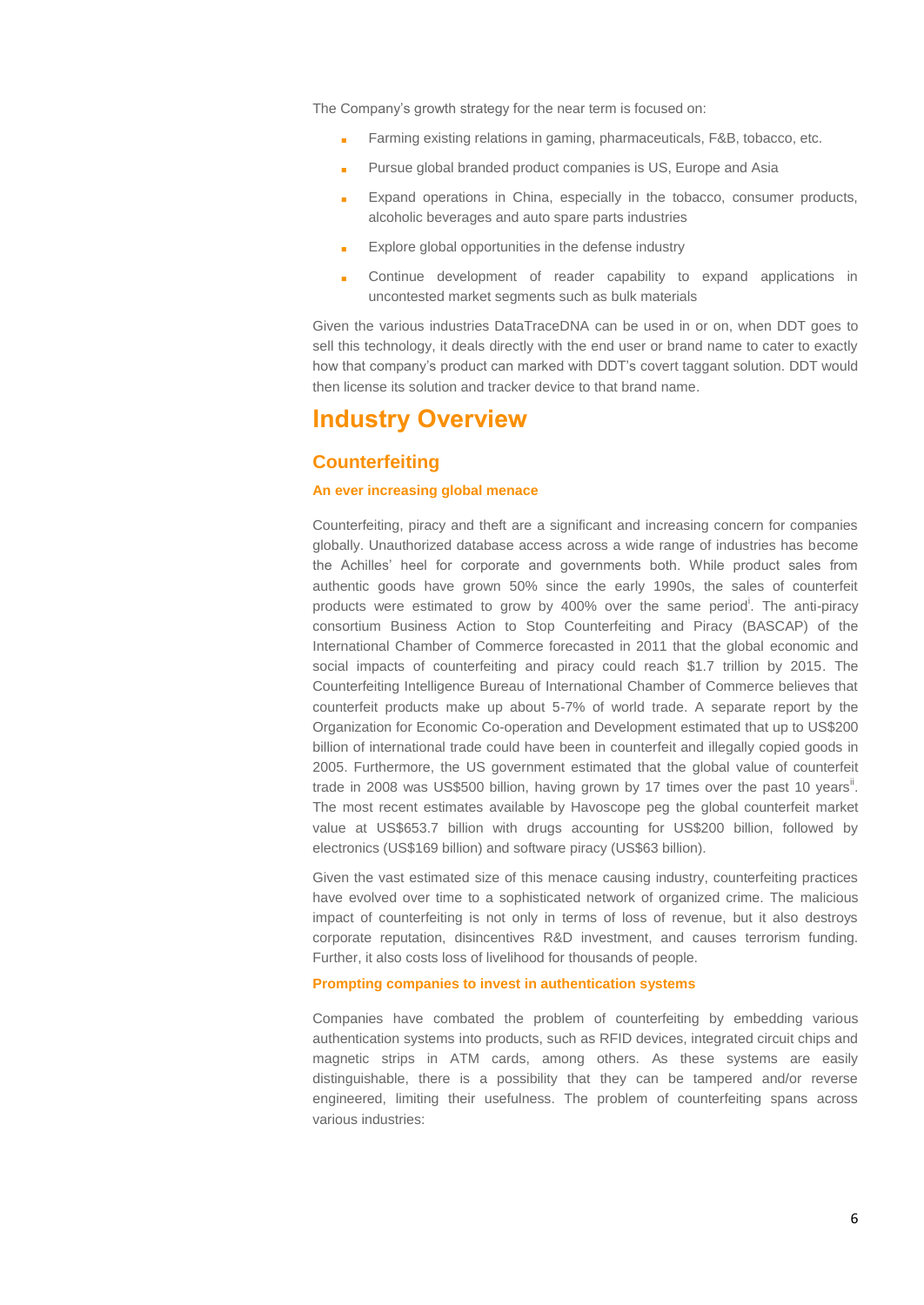#### **Microchips**

The supply chains associated with recycled electronics parts has become increasingly complex. In addition, there is a large amount of waste of electronic products, especially in Asia, which gives rise to a copious amount of counterfeiting of microchips and associated electronic parts. In 2011, under the guise of an imaginary OEM, the General Accounting Office issued an RFP for electronic parts. All the seven prototype parts received by GAO were counterfeit. In the over \$300 billion semiconductor market, this would amount to \$15 billion<sup>iii</sup>. The proliferation of counterfeit parts in the supply chain has reached unprecedented heights.

The US Department of Commerce conducted a four year study between 2005 and 2008 and revealed that 39% of 387 companies encountered counterfeit in electronic components, microcircuits or circuit boards. According to another estimate, 10% of all electronic equipment sold is counterfeit. Counterfeiters have become adept at passing off bogus parts by leveraging the same technologies utilized for manufacturing authentic parts, for instance laser equipment re-marks<sup>iv</sup>.

#### **Textiles and Apparels**

Classification of authentic material is of paramount importance for brand owners globally and to governments for facilitating global trade. According to a study, the market value of counterfeit clothing is estimated at \$12 billion. Of the counterfeit goods seized by US agencies, apparel accounted for 14%<sup>V</sup>. Britain's fashion industry is worth around \$57 billion to the economy, but counterfeit clothing and footwear is estimated to cost designer brands and retailers around \$5.4 billion each year.

#### **Printing and Packaging**

Counterfeiting in printing and packaging products has grown widespread and is a huge concern for consumers, branded manufacturers and government law enforcement agencies. Counterfeiting in the packages industry is a growing cause for concern for companies that spend millions of R&D dollars, while it also put a big blot on their reputation and logos. Counterfeiters have become very sophisticated and it is an arduous task to separate fake packaging from authentic ones. Markets and Markets forecasts the global printing and packaging counterfeiting industry to reach over \$128 billion by 2019.

#### **Pharmaceuticals**

The pharmaceutical industry has not been able to escape the menace of counterfeiting. Counterfeit, diluted or falsely labeled drugs find their way into the healthcare system posing a huge health concern to patients and financial loss to drug makers. The National Association of Boards of Pharmacy estimates that counterfeit drugs account for 1–2% of all drugs sold in the United States. WHO estimates that the annual worldwide counterfeit drug market is estimated at \$20 billion and counterfeit prescription drugs comprise as much as 70% of the drug supply in the world's most impoverished nations. It is also responsible for related deaths in these countries. In 2012, the WHO reported that in over 50% of cases, medicines purchased over the Internet from illegal sites that conceal their physical address have been found to be counterfeit.

#### **Food and Beverage**

Counterfeit goods are a growing problem in the food and beverage industry as the supply chains have expanded globally with ready access to sophisticated manufacturing technologies. There have been instances where long-grain rice has been reported as basmati, Spanish olive oil has been passed off as Italian olive oil and concoctions of industrial solvents and alcohol has been sold off as vodka. Other counterfeit practices have been related to herbal teas, fruit juices and labeled tuna, etc. Fake food and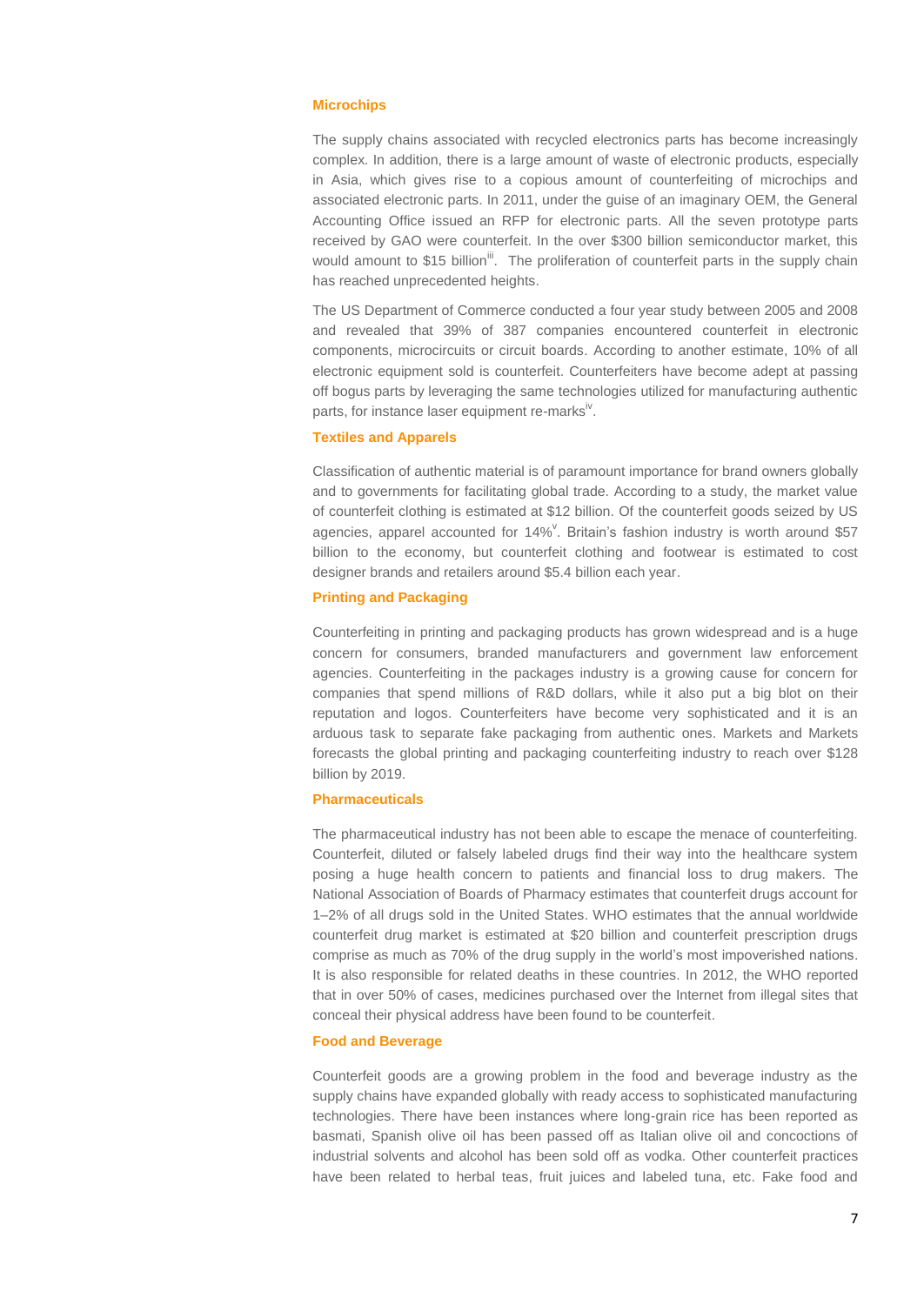beverage is a global problem. The National Center for Food Protection and Defense estimates that Americans pay \$10 billion to \$15 billion annually for fake food — often due to product laundering, dilution and intentionally false labeling.

#### **Fine art**

Given the expensive, exquisite nature of fine art and collectibles, the industry is significantly exposed to the threat of counterfeiting. New works are created and attributed to a particular artistic period or source, while in some other cases; existing works are modified to increase their value. Such artworks are sold with forged documentation that should otherwise confirm authenticity.

### **Theft**

Theft is another major concern for corporations and individuals. One of the main concerns is theft occurring internally by employees and third parties, and it is common throughout the industry that a greater proportion of theft occurs internally. Upon marketing and training employees that this anti-theft technology has been implemented into their products, the Company typically sees a drastic decline in theft. This peril is especially prevalent in the automotive and retail industries.

#### **Automotive**

Car theft affects people all over the world. Loss of vehicle causes both financial and emotional trauma and it affects not just the individual but also car manufacturers, law enforcement agencies and insurance companies. Car thefts account for about a third of all reported crimes and about 70% of stolen cars are broken apart and dismantled for spare parts while the rest are sold under a false identity.

As of December 2014, Interpol reported to have received 6.8 million records of reported stolen vehicles from 130 different countries<sup>vi</sup>. Further, FBI reported that in 2012, a motor vehicle was stolen in the US every 44 seconds and the value of stolen vehicles was worth \$4.3 billion.

#### **Retail**

Retailers generally operate at single digit margins; thus, theft hampers their profitability considerably. Retail theft or shrinkage refers to factors such as shoplifting, employee, supplier and organized retail crimes that cause loss of revenues to retailers. According to the 2013-2014 Global Retail Theft Barometer, the global shrinkage rate was 1.29%, amounting to US\$128.5 billion. The top three geographies in terms of shrinkage rate were Mexico (1.7%), China (1.5%) and the US (1.5%).

Of the total decline, employee theft and shoplifting account for two-thirds globally and North America accounts for 80%. Most retailers have adopted conventional methods to prevent theft, such as labels and hard tags, keeper, locked boxes and alarms. However, these methods have not been as effective with the top 10 countries in terms of spend for theft prevention, expending 1.26% of sales, even more than the shrinkage rate (1.22%). The total shrinkage itself has risen by 15% from US\$112 billion in 2012-2013 $^{\rm vi}$ .

Loss prevention solutions are increasingly shifting to technology driven measures, along with investing in solutions such as CCTV cameras. Other popular measures are source tagging and staff training.

### **Automatic Identification and Data Capture (ADIC)**

DataDot's technology is not the only offered in the wider automatic identification and data capture (AIDC) sector. AIDC is also known as Automatic Identification or Automatic Data Capture and refers to the various methods through which objects can be identified, or data about them can be collected, automatically, i.e. without human intervention.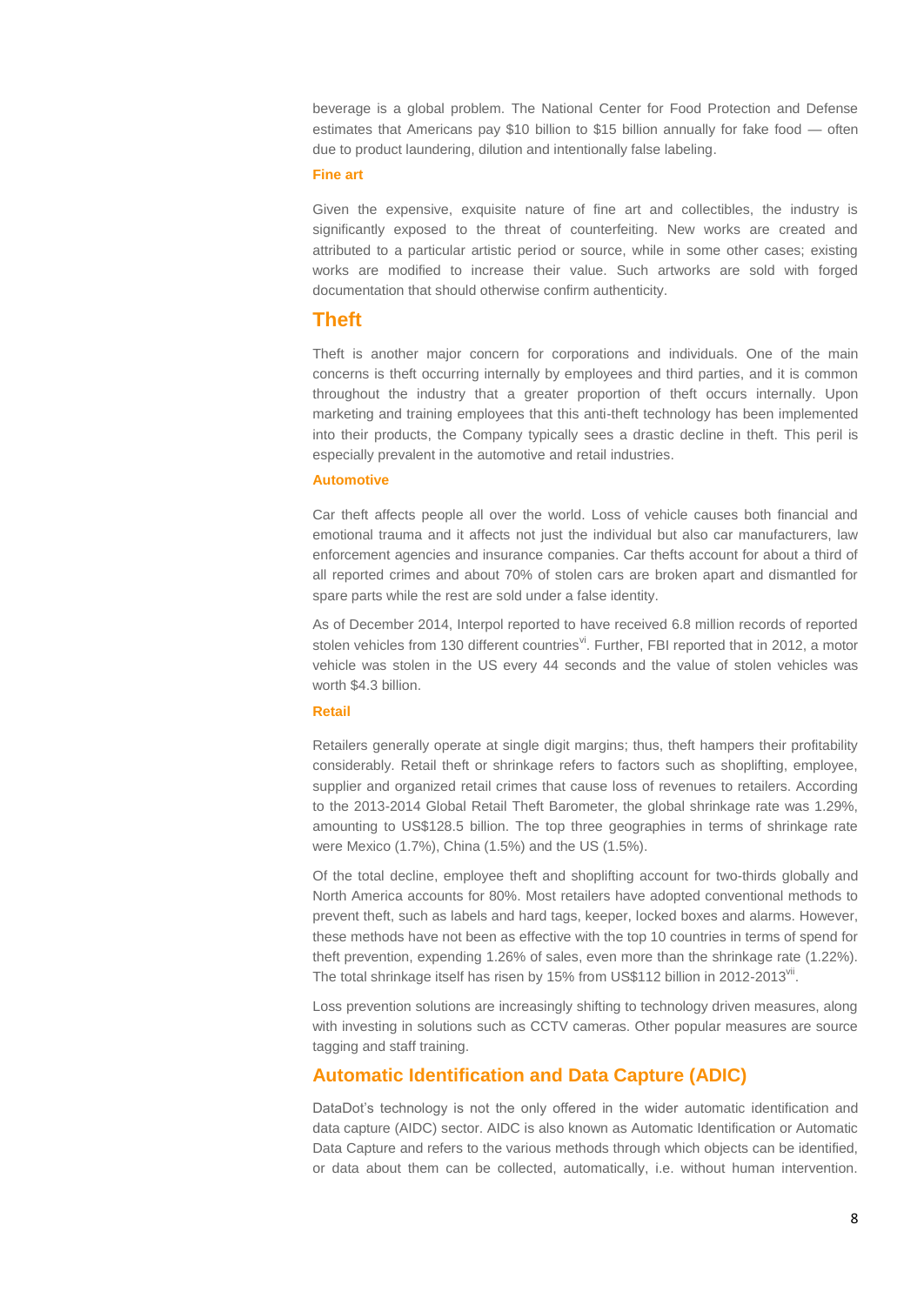Technologies considered as part of the AIDC universe are Radio Frequency Identification (RFID), biometrics, magnetic stripes, Optical Character Recognition (OCR), smart cards, and voice recognition.

In these technologies, external data is procured through analysis of images, sounds or videos. Through a transducer, objects such as images are digitized and captured in a computer. The stored file thus captured can be accessed and analyzed or compared with other files in a database to verify identity or to provide authorization to enter a secured system. Technologies such as barcodes, RFID, bokodes, OCR, magnetic stripes, smart cards and biometrics facilitate automatic storage of information without human involvement.

In biometric security systems, capture is the acquisition of or the process of acquiring and identifying characteristics such as finger image, palm image, facial image, iris print or voice print which involves audio data and the rest all involves video data.

Radio frequency identification (RFID) is relatively a new AIDC technology which was first developed in 1980s. RFID is widely applied in a range of markets including livestock identification and Automated Vehicle Identification (AVI) systems because of its capability to track moving objects. These automated wireless AIDC systems are effective in manufacturing environments where barcode labels could not survive.

## **Growth Factors**

### **Superior technology**

DDT's products are easy to apply and difficult to tamper with. Once the technology is applied it can stay on an asset for the life of that application and require just UV light to be located. Furthermore, the technology does not require laboratory analysis, withstands high temperatures and the level of security can be customized based on customer requirements.

It is practically infeasible, for instance, to remove the thousands of microdots applied to a vehicle while just one dot is sufficient for correct identification. The launch of the CopDots program in the US and the endorsement of the technology by the police underscores the effectiveness of DataDotDNA.



**Exhibit 4: DataDotDNA OEM Customers - International**

DataTraceDNA is a CSIRO developed and patented technology, which can bond with the molecular structure of an asset. This technology can be used for gaming, pharmaceuticals, F&B, tobacco and consumer products industries globally. Given the

*S*ource: Company Presentation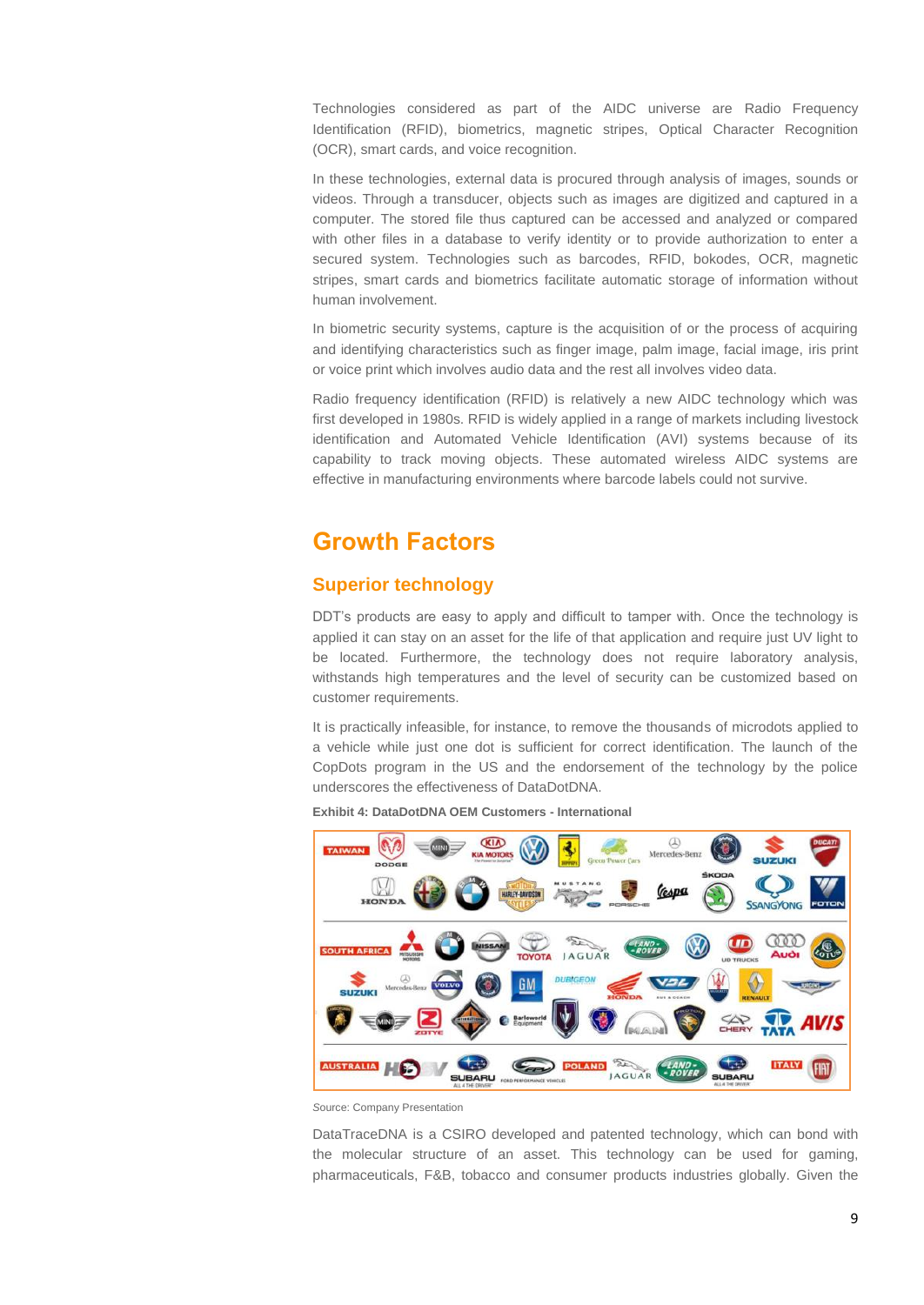significant counterfeiting issues in these sectors and the effectiveness of this technology, there is a material revenue growth opportunity to be developed out of the US, Chinese and other markets.

### **Global footprint can be catapulted by sales and marketing**

Counterfeiting is a multibillion dollar industry that is a serious concern for companies, consumers and the government (for more details please read the Industry Overview section). Thus, the potential demand is considerable and the Company has the right technology to provide solutions across different industries. All it needs is the right marketing tools to catapult its growth. DDT has been doing just that by investing strongly in its sales & marketing by adding 3 new sales representatives in its DataTrace business in the US and Latin America.

The Company expanded its sales force in the US Industrial Products division for its DataDotDNA technology. The Company employed a full-time senior sales executive and two contractors who bring deep industry sales experience and relationships to the Company. In the US alone, the Company is currently exploring over twenty-five opportunities in Industrial Products, which reinforces that companies require technologies for countering the threat of counterfeiting.

The expansion is not just in the US. The Company has also been strategically increasing its presence by targeting global markets. The Company decided to focus on geographies outside the traditionally important US to capitalize on the robust growth offered. During FY 2014, Brazil and France were the geographies it targeted.

Going forward, the Company is looking to roll out the industrial products offering in the UK and other potential markets in 2015. It is also looking to capitalize on the recent regulations by the new Chinese government to clamp down on counterfeiting in the consumer products industry.

The Company will also look to cross sell other technologies, such as DataTraceDNA to existing relationships in alcohol, tobacco, pharmaceutical, automotive and spectacle frame industries. These efforts are likely to bear fruits in the near term.



**Exhibit 5: Presence across 20 geographies and manufacturing in five**

*S*ource: Company Presentation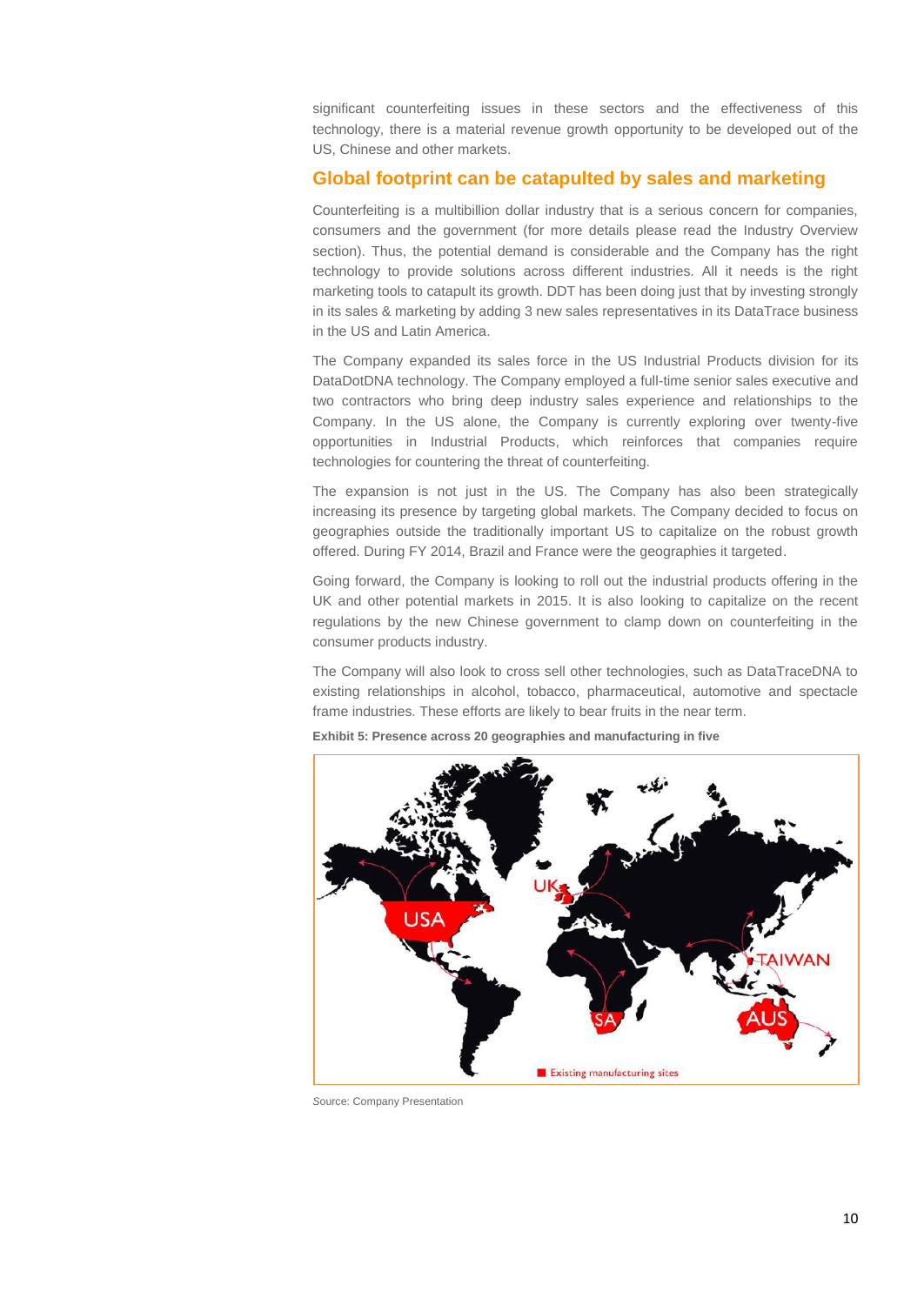### **Recent adoptions point to a bright outlook**

### **ConEd adopted DDT's technology to prevent theft of copper cables**

In July 2014, Con Edison, a subsidiary of Consolidated Edison, Inc. (NYSE:ED), one of the largest energy companies in the US, with \$12 billion in annual revenues and \$41 billion in assets, had begun a program to prevent copper theft using DataDotDNA.

ConEd provides utility services, electric, gas and steam to more than three million customers in New York City and Westchester County, New York. ConEd had reported 155 thefts of copper cable from manholes, trucks or other company facilities. ConEd engaged DDT to use its DataDotDNA spray system that leaves microdots on the copper or equipment. Each dot contains a unique identifier, logo or numbered ID that is invisible to the naked eye but can be viewed with a UV light.

**Exhibit 6: Key commercial clients**



*S*ource: Company Presentation

ConEd would work with the police and review records and dots in conjunction to determine who sold a piece of copper to a scrap yard and where the copper was last stored by ConEd. This was a significant development in implementing DDT's US metals theft solution strategy.

#### **Xcel Energy adopts DataDotDNA Metals Solution**

In July 2014, the Company announced that Xcel Energy, subsidiary, Southwestern Public Service Company adopted its metal theft solution to combat copper and other metal theft from its power grid in North Texas and Eastern New Mexico

Xcel Energy is the largest supplier of wind power in the US, a substantial supplier of hydro and bio-mass generated electricity, and operator of two nuclear power plants.

Copper theft has been a cause for concern for consumers with theft from the company's substation and distribution facilities reaching epidemic levels. This has led to financial losses and foregone revenue for power suppliers. Eventually, this is passed onto consumers through higher tariffs, which is in addition to safety risk faced on account of network disruption.

#### **DataTraceDNA shows progress in China**

DDT has reported solid progress by its distributor in China that's marketing its DataTraceDNA:

- DDT is undergoing an extended trial period with a manufacturer of a high volume consumer product made for prominent Western brands that will incorporate DataTraceDNA into its production process.
- DDT also announced in July 2014, that following a trial extending over 12 months, one of China's largest manufacturers of alcoholic spirits will apply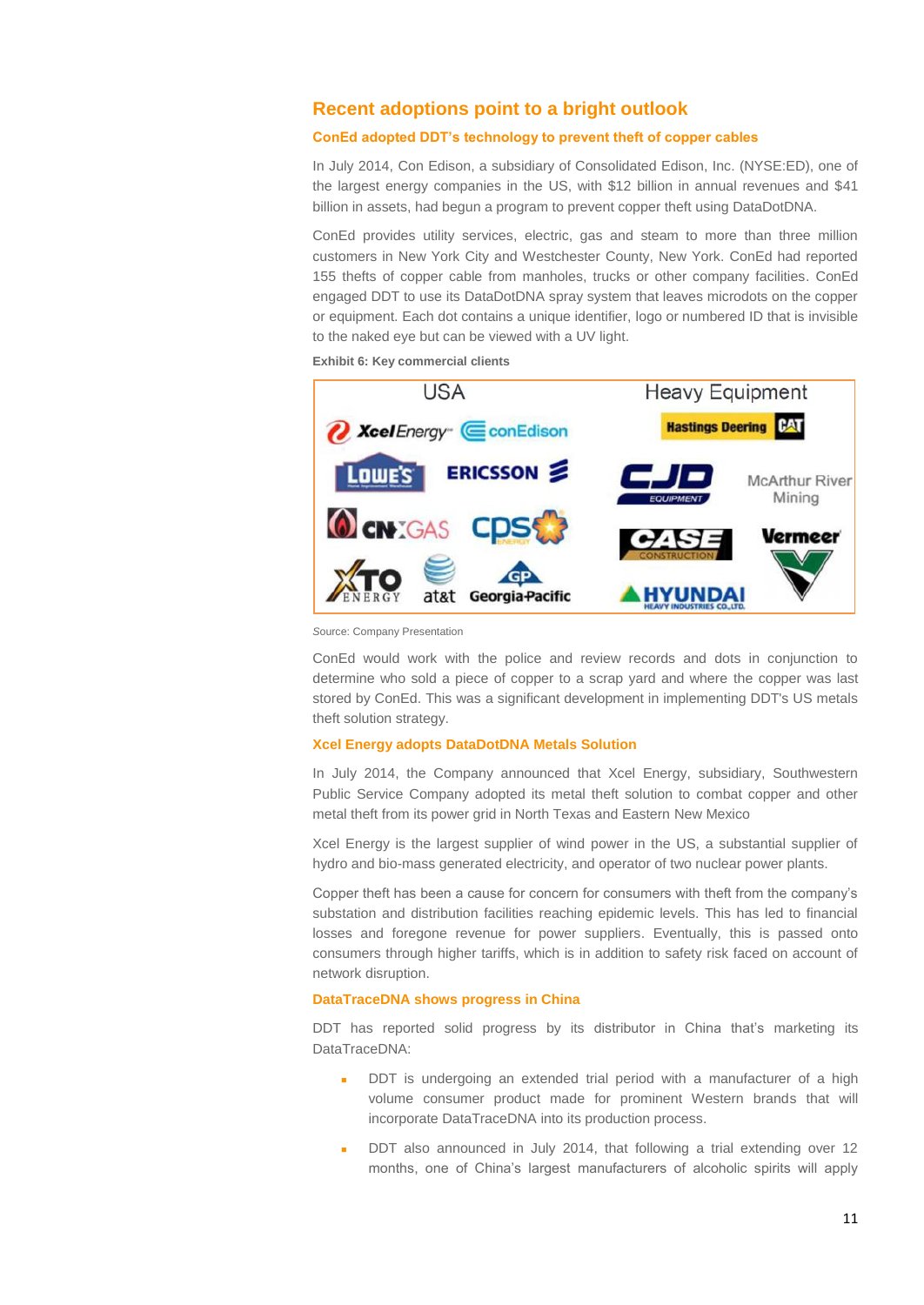DataTraceDNA to its bottled product. The Company has altered its production process to incorporate DataTraceDNA in up to one million bottles per week.

- **Similarly, a leading tobacco packaging company will incorporate** DataTraceDNA in the packaging it supplies to its customers' tobacco products. Application will commence with a single tobacco brand and will likely be extended across other brands over time.
- DDT is also establishing trials with a parts and component suppliers to China's auto manufacturing industry.

## **End-use diversification into other industries**

The Company has also made progress towards extending the application of its existing technologies in new industries. For instance, a key initiative taken by the Company was to develop on its DataTraceDNA micro particle product range in targeted sectors such as auto parts, gaming, pharmaceuticals, food, defense and branded consumables. This was imperative to reduce the concentration risk when the revenue is driven from a handful of areas, such as the auto industry, which considerably weakened during the global financial crisis. Recently the Company reported that it is at an advance stage for brand protection trials for a leading consumer products company in the US.

Similarly the Company has aggressive diversification strategy in place for the DataDotDNA technology:

#### **Australia**

- **The Company has entered the industrial space, including launching the** National Equipment Register and National Marine Register
- Add theft deterrent system/warranty where appropriate
- **Service existing customers, e.g. Club Marine, HSV and Subaru**
- **Build relationships with insurers and law enforcement**
- Explore deployment of DataDot Live in insurance sector

#### **Asia/China**

- Grow auto OEM
- **Expand industrial applications**
- Deploy new and improved products

#### **UK/Europe**

- Develop France as a major market given appointment of distributor
- Promote industrial product through distributors and direct where appropriate
- **Pursue auto opportunities**

#### **USA**

- Aggressive market industrial products in utility, telco, oil & gas and transport sectors based on success with Con Ed and Excel Energy. Expand reach through Grainger and other distributors
- Develop additional distribution partners for CopDots using new smaller product design
- Continue to expand US auto market
- Further expand into Canada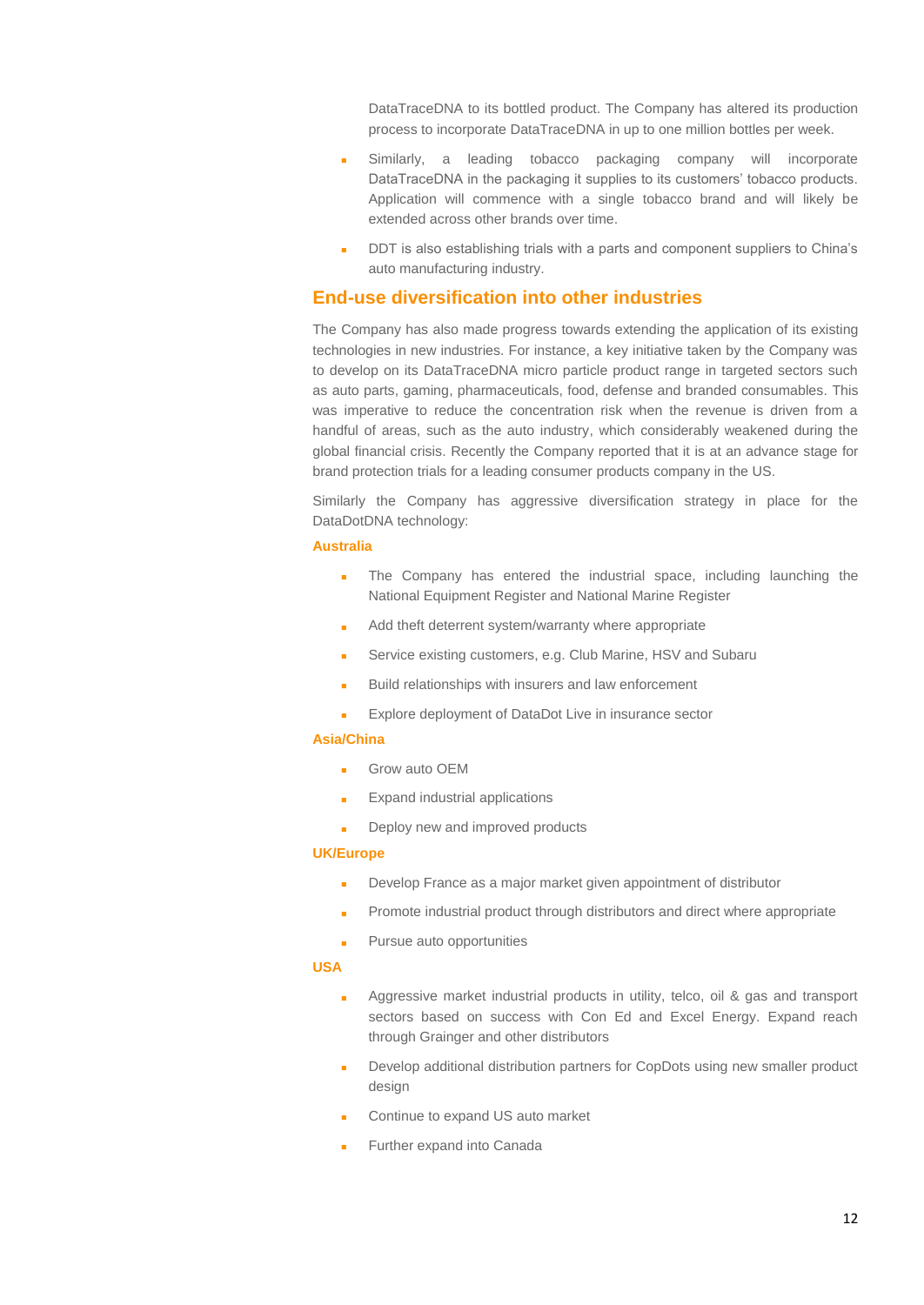## **US expansion on an uptick**

The Company has made strategic investments to serve the utility, telecommunications and oil & gas sectors through its metal theft solution offering. In addition, it also launched CopDots in the US consumer retail market of which the Company is developing additional channels to market for this product. DDT is building significant traction in the US and the recent announcements related to Excel Energy and Con Ed's adoption of the DataDotDNA anti-theft product are important milestones for the Company. Copper theft in the US is growing and causing loss to corporate productivity and profitability along with a cost to public safety. Insurance claims for stolen air conditioning units alone exceeded \$1 billion in 2010. These reputable companies provide a solid basis for DataDot's sales reps to work off of when it comes to establishing additional clients for its DataDotDNA industrial kit.

In addition, the auto sector, which had led to lackluster performance in the US in the past, is showing strong recovery throughout the nation. This should lead to stronger performance by the Company. Harley Davidson has adopted DataDotDNA as its preferred anti-theft system with the product now rolled out to over 400 dealerships as a start to a national roll out to all its dealers. DataDot's management has indicated they are witnessing considerable traction for their products and hope to release similar announcements in the future.

DDT's DataTraceDNA anti-counterfeiting technology has a lot of growth potential throughout the US given the high demand for brand name products. According to Havoscope, counterfeit goods have been recently recorded at over US\$900 billion globally on an annual basis of which over US\$600 billion accounts for the United States<sup>viii</sup>. The US stands at number one on the global list for the country with the most counterfeit goods.

## **Recent fund raising bolsters the Company's financial position**

In November 2014, DDT closed a fund raising initiative at an issue price of \$0.027 per share. The total capital raised during this round of fund raising was \$2.7 million. In fact, the cash position of the Company as of March 2015 was just over \$4 million, which places the Company in an excellent financial position.

The Company will be utilizing these funds to finance additional sales capability for industrial application of DataDotDNA and DataTraceDNA in the US as well as for investing in sales capabilities for DataDotDNA products in Australia. The Company will target the industrial and marine sectors in Australia.

Further, the Company has turned EBITDA positive in 2015, which lifts the pressure of cash burn over DDT; however, the expansion plans in the near term are likely to negatively impact cash flows until offsetting new revenue is brought online.

### **Cost rationalization to lift margins**

DDT has been on a cost rationalization drive in key markets of Australia, Taiwan and the US, which has already led to lower ongoing cost to the business. The Company expects costs to reduce in 2015 on account of rationalization measures adopted in 2014. Combined with higher expected revenue from the industrial division in the US and geographic expansion put the Company in a sweet spot.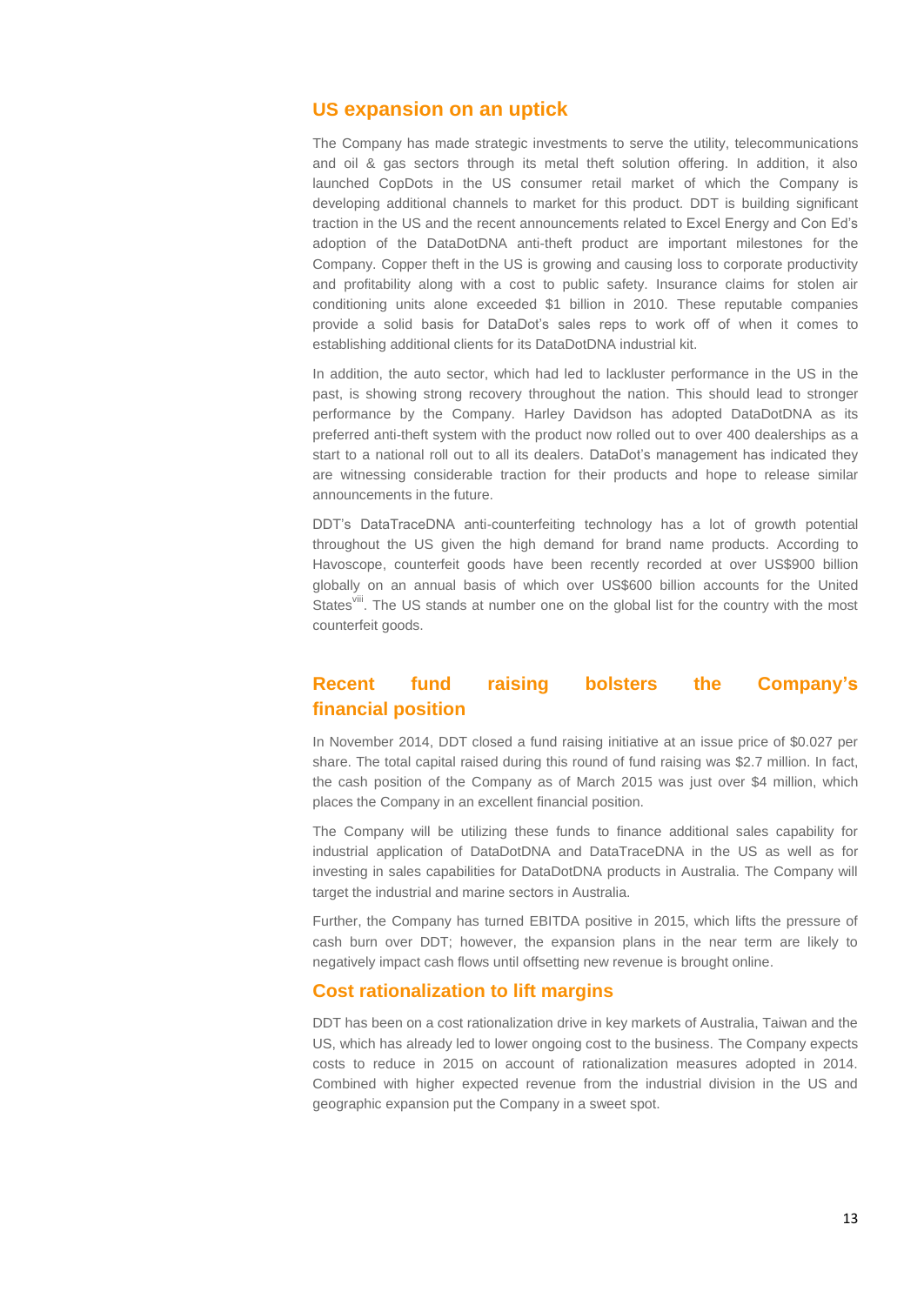## **SWOT**

## **Strengths**

- **Recent engagements place Company enviably.** DDT has gained considerable traction in the US industrial segment along with several other engagements, which are in the trial stage. This bodes well for the Company's prospects.
- **Cost rationalization already bearing fruits.** The Company turned EBITDA positive in the first half of FY15. Combined with anticipated revenue growth, bottom line looks well poised to expand.
- **Investment in sales and marketing.** DDT has made several adjustments to its operating model as well as making investments in sales and marketing, especially in the US, the largest market for its target industries. And the recent wins with Xcel and ConEd point out that this is a step in the right direction.
- **Comfortable liquidity position.** The Company was sitting on A\$4 million cash as of March 2015, which places it in a comfortable liquidity position to meet committed strategic capital investments.

### **Weaknesses**

- **Still not cash flow positive**. DDT has still not turned cash flow positive, and is yet to break-even in terms of net profit.
- **Revenue growth has been lackluster historically**. While the Company is hopeful that revenue growth will pick-up going forward, the past performance has been lackluster. The Company's revenue has hovered just over the A\$7 million mark since 2011. This has been predominantly due to the Company's almost total exposure historically to the auto sector and the impact the global financial crisis had on that sector.
- **Recent investments to be a drag on profits**. The recent investments for expanding sales efforts in the US, Australia and elsewhere are likely to be a drag on profits in the near term.
- **Europe is still a spot a worry**. DDT's sales in Europe have moved slowly owing to the lingering impact of the global financial crisis, especially in Italy. While the Eurozone is showing green shoots of recovery, DDT's performance has taken a beating due to the economic slowdown in the region.

## **Opportunities**

- **Focus on US auto and industrial sector**. The Company has aggressively invested in expanding its sales force, particularly in the US auto and industrial space. This renewed focus should bode well for its prospects in these sectors.
- **Europe is emerging out of the crisis.** The Eurozone is gradually recovering from the crisis. DDT is also looking to capitalize from this as it established a new distribution center in France. **Cross selling opportunity looks lucrative**. DDT has been looking to making further inroads into selling other technologies to its existing relationships across several industries. This appears to be a tangible and exciting opportunity.
- **Has presence in China; the opportunity is huge.** DDT has established presence in all important market of China and Taiwan. While it is witnessing a highly competitive environment in Taiwan, China has been a bright spot. The Company is witnessing strong growth for the DataTraceDNA product, especially from the beverages industry, where counterfeiting is common. The Company is also looking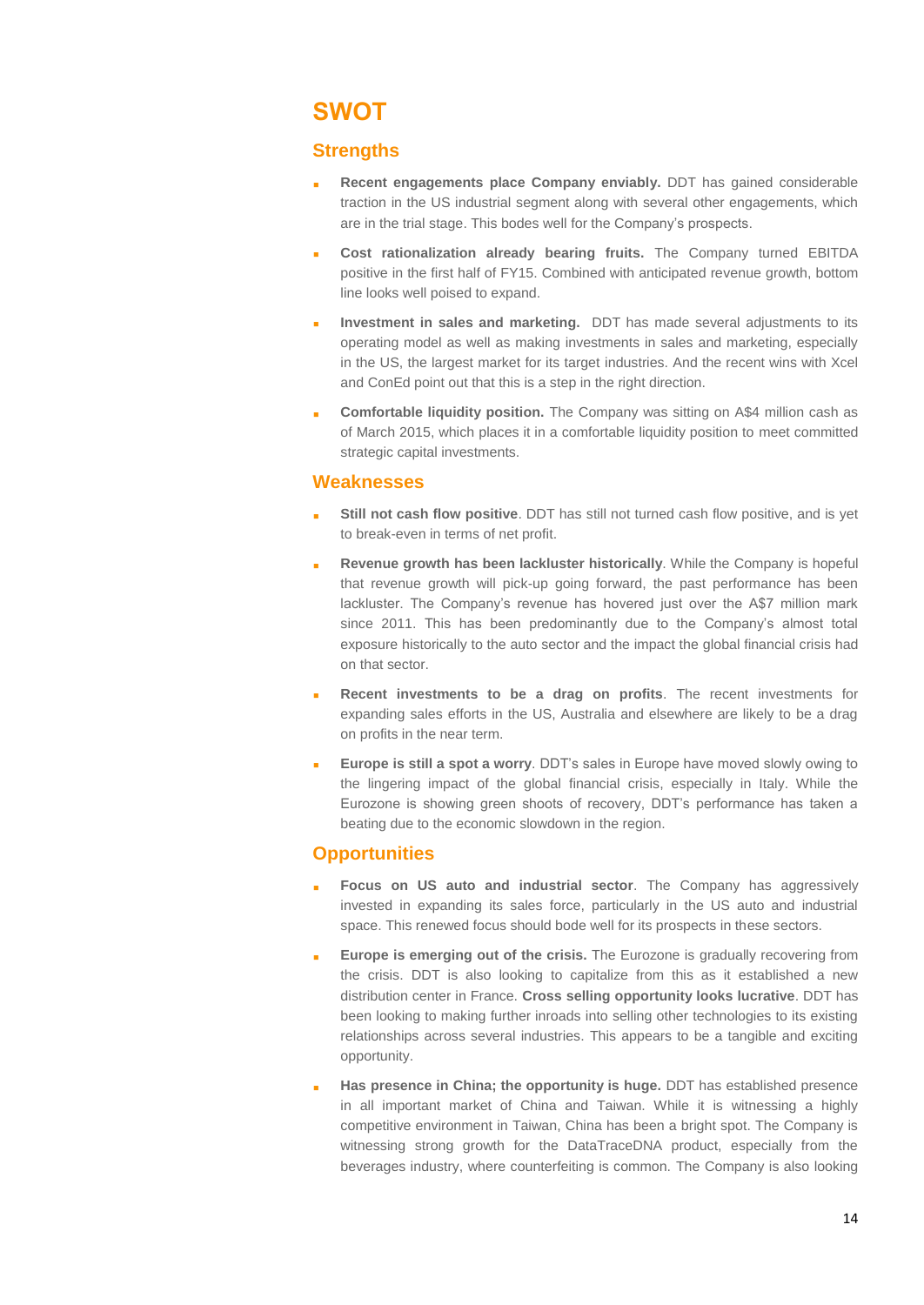to develop opportunities for this product in car parts associated with the auto industry in China.

### **Threats**

- **Competition is intense**. The ADIC industry is highly competitive with tagging and microdots technologies been offered by several players. The Company competes with small and regional players. In metal dots it competes with companies from Czech Republic such as Optaglio and Crimistop. Many of its competitors, both in the United States and elsewhere, are major pharmaceutical, chemical and biotechnology companies, or have strategic alliances with such companies, and many of them have substantially greater capital resources, marketing experience, research and development staff, and facilities than DDT. Some of its competitors that operate in the anti-counterfeiting and fraud prevention markets include: American Bank Note Holographics, Inc., Applied Optical Technologies, Authentix, Collectors Universe Inc., Brandwatch, Collotype, Data Dot Technology, De La Rue Plc., Digimarc Corp., DNA Technologies, Inc., ID Global, Informium AG, Inksure Technologies, Kodak, L-1 Identity Solutions, Media Sec Technologies, opSec Security Group plc., SelectaDNA, SmartWater Technology, Inc., Sun Chemical Corp, Tracetag, Prooftag SAS and Yottamark.
- **Many engagements at trial stage**. Most of its engagements, especially in China, are at a trial stage. If the Company fails to show satisfactory results at the end of the trial period, it may be difficult for it to convert these trials into meaningful revenue streams.
- **Financing risk**. The Company will require additional funds to complete the continued development and commercialization of its products, product manufacturing, and to fund expected additional losses from operations, until revenues are sufficient to cover its operating expenses. If it is unsuccessful in obtaining the necessary additional financing, it may be forced to reduce or terminate its operations.

## **Financial Performance**

#### **Exhibit 7: Latest Income Statement (Consolidated)**

| <b>INCOME STATEMENT (A\$ '000)</b> | <b>FY14</b> | <b>FY13</b> | Y-o-Y (%) | <b>H1 FY15</b> | <b>H1 FY14</b> | Y-o-Y (%) |
|------------------------------------|-------------|-------------|-----------|----------------|----------------|-----------|
| Revenue                            | 7,210.7     | 7,030.4     | 3%        | 3.4            | 3.6            | $-5%$     |
| Sale of goods                      | 6,541.6     | 6,178.9     | 6%        | 2,983.9        | 3,250.2        | $-8%$     |
| Service and license fees           | 135.6       | 297.4       | $-54%$    | 56.7           | 61.7           | $-8%$     |
| <b>Royalties</b>                   | 533.4       | 554.1       | $-4%$     | 324.0          | 246.8          | 31%       |
| Cost of sales                      | 3,405.6     | 3,097.5     | 10%       | 1,339.7        | 1,684.3        | $-20%$    |
| <b>Gross Profit</b>                | 3,805.1     | 3,932.9     | $-3%$     | 2,024.8        | 1,874.4        | 8%        |
| Other income                       | 414.4       | 511.5       | $-19%$    | 350.2          | 248.7          | 41%       |
| <b>Expenses</b>                    |             |             |           |                |                |           |
| <b>Administrative expenses</b>     | 4,257.6     | 3,346.3     | 27%       | 2,085.7        | 2,007.8        | 4%        |
| <b>Marketing expenses</b>          | 524.0       | 506.7       | 3%        | 133.1          | 298.8          | $-55%$    |
| Occupancy expenses                 | 401.5       | 394.5       | 2%        | 176.2          | 225.8          | $-22%$    |
| <b>Travel expenses</b>             | 309.9       | 317.4       | $-2%$     | 91.2           | 193.8          | $-53%$    |
| <b>Finance costs</b>               | 16.9        | 48.4        | $-65%$    | 5.2            | 11.1           | $-53%$    |
| Loss before income tax expense     | (1, 290.3)  | (169.0)     | <b>NM</b> | (116.5)        | (614.3)        | $-81%$    |
| Income tax expense/ (benefit)      | (4.6)       | 58.9        | <b>NM</b> | 13.2           | 22.1           | $-40%$    |
| Loss after tax                     | (1, 285.8)  | (227.9)     | <b>NM</b> | (129.6)        | (636.4)        | $-80%$    |
| Attributable to:                   |             |             |           |                |                |           |
| Owners of the Company              | (1, 285.8)  | (222.0)     | <b>NM</b> | (129.6)        | (636.4)        | $-80%$    |
| Non-controlling interest           |             | (5.9)       |           |                |                |           |
| Basic EPS (cents per share)        | (0.22)      | (0.05)      | <b>NM</b> | (0.02)         | (0.12)         | $-83%$    |
| Diluted EPS (cents per share)      | (0.22)      | (0.05)      | <b>NM</b> | (0.02)         | (0.12)         | $-83%$    |

Source: Company Filings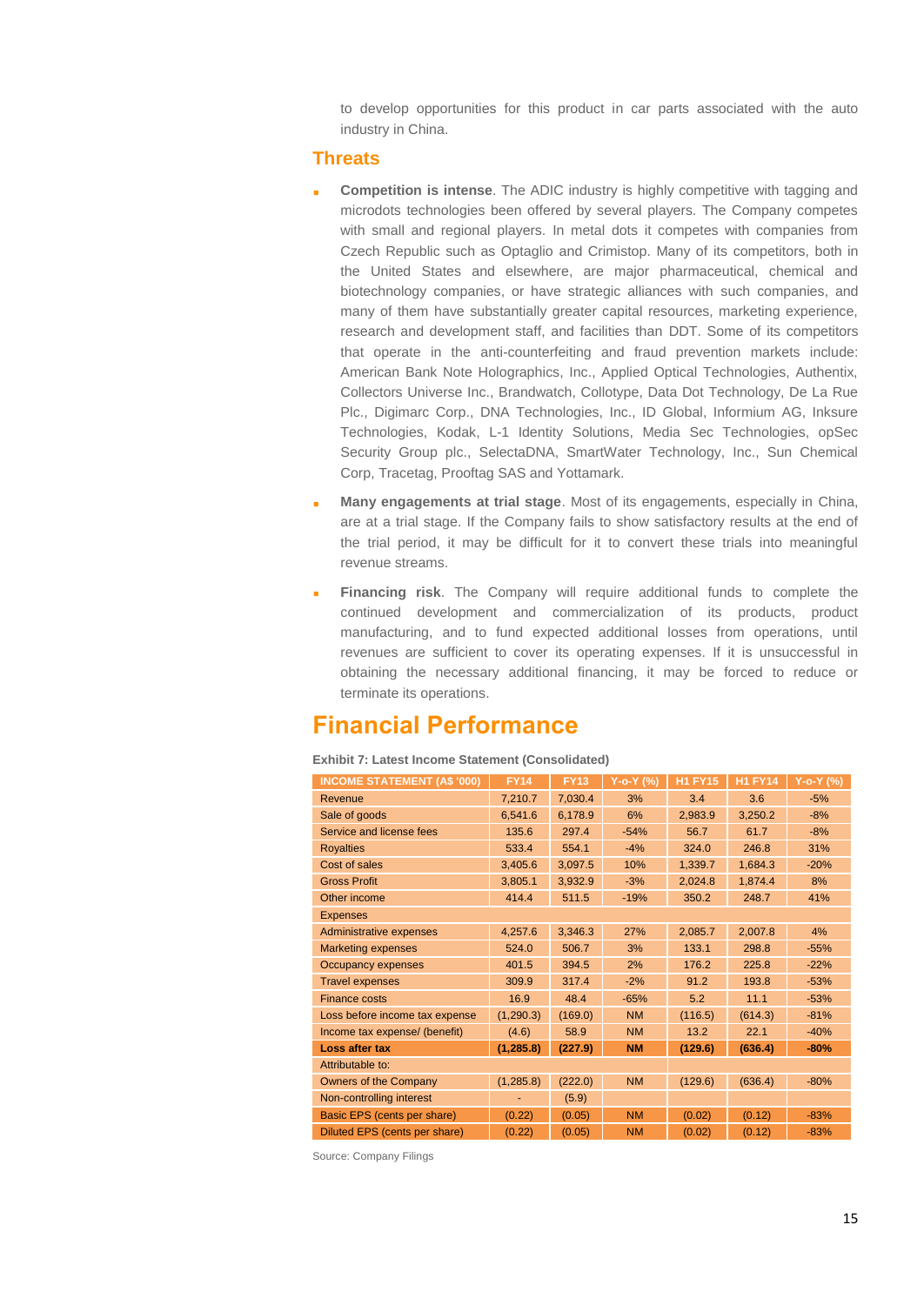DDT's revenue increased in FY14 by 3% Yoyo to reach A\$7.3 million while EBITDA came in at a loss of A\$0.8 million. The financial performance reflected the cost of rebuilding the Company post the global financial crisis and de-risking through diversification away from the auto sector. The investment and non-recurring costs of these initiatives are reflected in the profitability for the year, with encouraging underlying revenue growth evident during the year.

Losses increased in FY14 significantly as the Company incurred one-time costs associated with its rationalization efforts initiatives related to its subsidiaries in Australia, Taiwan and the US during the year.

The revenue has started to look up from the US industrial segment with the adoption of DDT's technology by Xcel and ConEd. Thus, the revenue outlook for FY15 is bright. The cost rationalization efforts are expected to lead to better margins in FY15, which combined with higher revenue growth should lead to strong growth in the bottom-line.

During the year, DDT acquired DataDot Security Solutions Inc and further invested in the US by developing the business in the utility, telecommunications and oil and gas sectors using its metal theft solution (Industrial Solutions) as the core offering.

The Company reclassified the research and development grant received and receivable from the Australian government in financial year 2013 and financial year 2014 as other income. In terms of employee share based payments, it was discovered in the prior period that employee share based payments expense had been incorrectly reversed directly to accumulated losses rather than through the statement of profit or loss. This resulted in the loss for the year ended 30 June 2013 being overstated by \$67,857.

The Company is pleased with the performance during H1 FY15 as it is focused on improving the profitability of its existing business. DDT turned EBITDA positive in the first six months of the financial year. In addition, with the Company now focused on revenue growth, the outlook for FY15 is positive.

| <b>BALANCE SHEET (A\$ '000)</b>      | <b>FY14</b> | <b>FY13</b> | $Y$ -o-Y $(%)$ | <b>H1 FY15</b> | <b>H1 FY14</b> | Y-o-Y (%) |
|--------------------------------------|-------------|-------------|----------------|----------------|----------------|-----------|
| <b>Current Assets</b>                |             |             |                |                |                |           |
| Cash and cash equivalents            | 1,994.2     | 897.4       | 122%           | 4,182.2        | 1,994.2        | 110%      |
| Trade and other receivables          | 1,078.1     | 1,173.2     | $-8%$          | 1,639.1        | 1,078.1        | 52%       |
| Inventories                          | 1,063.5     | 1,136.6     | $-6%$          | 954.9          | 1,063.5        | $-10%$    |
| <b>Grant receivable</b>              | 363.7       | 308.0       | 18%            | 259.7          | 363.7          | $-29%$    |
| <b>Current tax</b>                   | 7.4         | 4.0         | 84%            | 30.4           | 7.4            | 310%      |
| <b>Total Current Assets</b>          | 4,506.9     | 3,519.2     | 28%            | 7.1            | 4.5            | 57%       |
| <b>Non-Current Assets</b>            |             |             |                |                |                |           |
| Plant and equipment                  | 776.3       | 906.0       | $-14%$         | 834.9          | 776.3          | 8%        |
| <b>Intangibles</b>                   | 3,775.1     | 3,295.0     | 15%            | 3,916.1        | 3,775.1        | 4%        |
| Deferred tax                         |             |             |                |                |                |           |
| <b>Total Non-Current Assets</b>      | 4.551.4     | 4.200.9     | 8%             | 4.8            | 4.6            | 4%        |
| <b>Total Assets</b>                  | 9,058.3     | 7,720.2     | 17%            | 0.0            | 0.0            | 30%       |
| <b>Current Liabilities</b>           |             |             |                |                |                |           |
| Trade and other payables             | 788.1       | 914.2       | $-14%$         | 804.3          | 788.1          | 2%        |
| <b>Borrowings</b>                    | 89.0        | 437.7       | $-80%$         | 33.0           | 89.0           | $-63%$    |
| Income tax                           |             | 11.5        | $-100%$        |                |                |           |
| <b>Employee benefits</b>             | 292.6       | 294.4       | $-1%$          | 238.5          | 292.6          | $-19%$    |
| <b>Provisions</b>                    | 71.5        | 71.5        | 0%             | 71.5           | 71.5           | 0%        |
| Other current liabilities            | 210.3       | 73.4        | 187%           | 134.3          | 210.3          | $-36%$    |
| <b>Total Current Liabilities</b>     | 1,451.5     | 1,802.6     | $-19%$         | 1.3            | 1.5            | $-12%$    |
| <b>Non-Current Liabilities</b>       |             |             |                |                |                |           |
| <b>Borrowings</b>                    | Ξ           | 52.8        | $-100%$        | ä,             | $\blacksquare$ |           |
| <b>Employee benefits</b>             | 2.2         | 2.5         | $-13%$         | 30.3           | 2.2            | 1280%     |
| Other non-current liabilities        | 373.9       | 248.5       | 50%            | 442.2          | 373.9          | 18%       |
| <b>Total Non-Current Liabilities</b> | 376.1       | 303.8       | 24%            | 0.5            | 0.4            | 26%       |
| <b>Total Liabilities</b>             | 1,827.6     | 2,106.4     | $-13%$         | 0.0            | 0.0            | $-4%$     |
| <b>Net Assets</b>                    | 7,230.7     | 5,613.8     | 29%            | 10,063.1       | 7,230.7        | 39%       |

#### **Exhibit 8: Balance Sheet**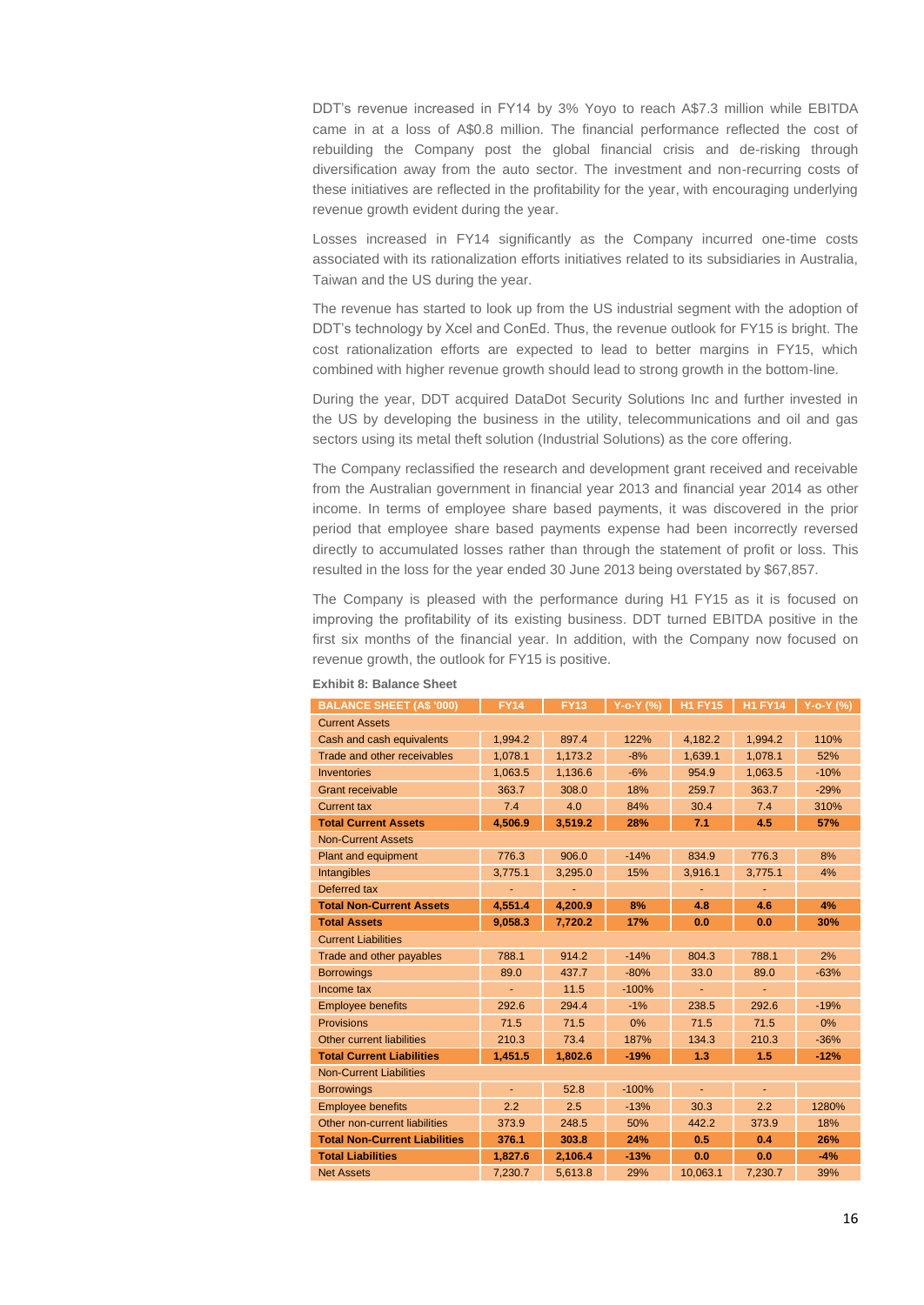| Equity                        |             |             |     |             |             |       |
|-------------------------------|-------------|-------------|-----|-------------|-------------|-------|
| <b>Issued capital</b>         | 36.347.6    | 33.376.4    | 9%  | 39.266.5    | 36,347.6    | 8%    |
| <b>Accumulated losses</b>     | (26, 737.4) | (25, 451.7) | 5%  | (26, 867.1) | (26, 737.4) | $0\%$ |
| Reserves                      | (2,379.5)   | (2,310.9)   | 3%  | (2,336.2)   | (2.379.5)   | $-2%$ |
| Data Dot shareholders' equity | 7.230.7     | 5.613.8     | 29% | 10.063.1    | 7.230.7     | 39%   |

Source: Company Filings

In the period since balance date the Company has raised more than \$2 million in additional capital to fund business development initiatives.

- On 13 October 2014, \$1.89 million was raised by issuing 70 million ordinary shares at 2.7 cents per shares in a placement to sophisticated and professional investors.
- In November 2014, the Company also offered eligible shareholders the opportunity to participate in a Share Purchase Plan (SPP) that is capped at \$1 million. Under the SPP, eligible shareholders may subscribe for a maximum of \$15,000 in ordinary shares at 2.7 cents per share.

Thus, DDT had more than A\$4 million cash available as of March 2015, which places it in an excellent position to move forward with its strategic initiatives during the year.

# **Key Risk Factors**

- **Operating risk.** The Company has not been able generate profits till date while it continues to build traction to build significant revenue growth. There is considerable uncertainty related to this industry with several competing technologies in the offing. This makes it difficult to evaluate its future prospects. Several of its alliances are at trial stage and failure to establish feasibility of its products may affect it adversely.
- **Share dilution risk**. The Company will look to raise funds through the issuance of debt or additional shares. Issuance of new equity will dilute the percentage ownership of existing shareholders.
- **Financing risk**. The Company will require additional funds to complete the continued development and commercialization of its products, product manufacturing, and to fund expected additional losses from operations, until revenues are sufficient to cover its operating expenses. If it is unsuccessful in obtaining the necessary additional financing, it may be forced to reduce or terminate its operations.
- **General economic risk**. A general weakening or decline in the global economy or may have serious negative consequences for the Company. Since its customers incorporate its products into a variety of consumer goods, the demand is subject to worldwide economic conditions and their impact on levels of consumer spending. Although global economic conditions have improved somewhat since the extreme economic contraction in fiscal years 2008 and 2009, there is still significant uncertainty in the global economy, and there is no guarantee that the global economy will remain in this improved state.
- **Business disruption**. DDT's operations could be subject to earthquakes, power shortages, telecommunications failures, cyber-attacks or other vulnerabilities in its computer systems, terrorism, water shortages, tsunamis, floods, hurricanes, typhoons, fires, extreme weather conditions, medical epidemics, political or economic instability, and other natural or manmade disasters or business interruptions. The occurrence of any of these business disruptions could seriously harm its revenue and financial condition.
- **Technological obsolescence**. Rapid technological changes and frequent new product introductions are typical for the markets the Company serves. If DDT fails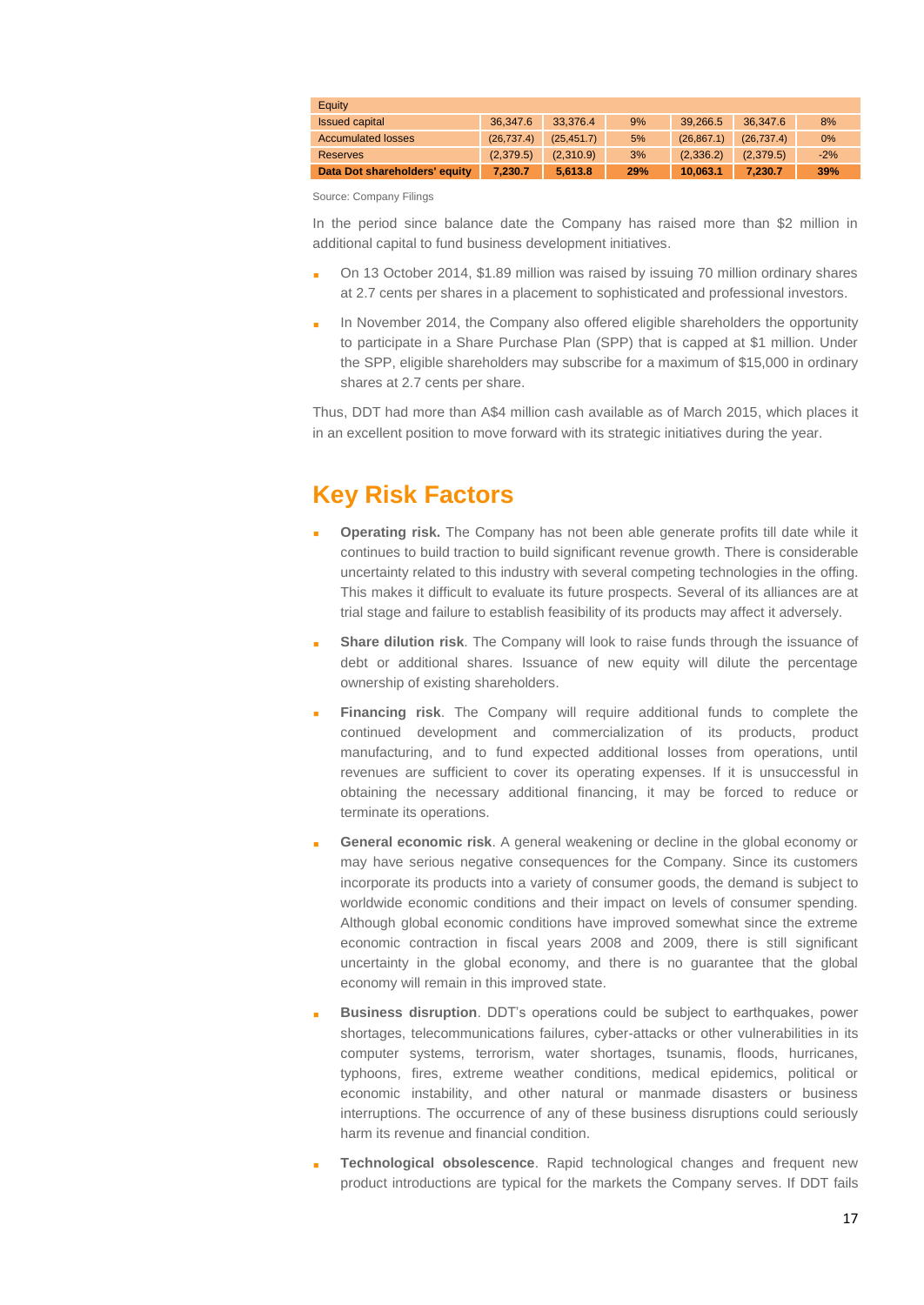to introduce new and innovative products, it may lose market share, which will be difficult or impossible to regain. Also, the Company may experience delays in the development and introduction of products.

- **Sales and marketing support**. The Company may not be able to sufficiently build out a distribution network or enter into arrangements with qualified distributors on acceptable terms. If it is unable to develop greater distribution capacity, the Company may not be able to generate sufficient revenue to support its operations.
- **Management risk**. The Company is highly dependent on its core management, beginning with its Chairman Bruce Rathie. If any key management personnel exit the Company, it may be very difficult for the Company to execute its strategy, especially because the Company is at a nascent stage at present.
- **Currency risk**. The Company earns revenues in various currencies outside Australia while its reporting currency is the A\$. An adverse movement in the currencies would impact the Company's revenues significantly.

## **Shareholder Composition**

DataDot has established a solid shareholder register with a total investor base of over 3400 individuals or groups. The top 20 investors hold 25% while management and board members owning 6.63%.

| <b>Exhibit 9: Major Shareholders</b> |                  |  |  |  |  |  |
|--------------------------------------|------------------|--|--|--|--|--|
| <b>Shareholder Group</b>             | <b>Holding %</b> |  |  |  |  |  |
| Thorney Investments                  | 5.55%            |  |  |  |  |  |
| Rathie Investments (insider)         | 4.06%            |  |  |  |  |  |
| <b>Bannaby Investments</b>           | 3.41%            |  |  |  |  |  |
| Dixon Trust                          | 3.32%            |  |  |  |  |  |
| Colin Hwang                          | 3.15%            |  |  |  |  |  |
| CSIRO                                | 1.82%            |  |  |  |  |  |
| Management & Board                   | 6.63%            |  |  |  |  |  |
| Top 20 Holders                       | 33.8%            |  |  |  |  |  |

Source: Company Presentation

## **Management & Board of Directors**

The management team has been adjusted in line with the Company's expectations and requirements going forward, including the appointment of a CEO and COO to the expanding US business. Reporting lines have been redefined to support the key business plan objectives of revenue growth, product development and costs efficiencies.

## **Directors**

#### **Bruce Rathie, Executive Chairman**

Mr. Rathie joined the board as a non-executive Director and Chairman on 16 October 2009 and was appointed Executive Chairman in January 2012. He has held several senior positions in investment banking and commercial law including: Managing Director, Jardine Fleming Australia Capital Ltd; Director, Corporate Finance, Ord Minnett Inc; and Director, Investment Banking, Salomon Brothers/Salomon Smith Barney Australia.

In addition to listed Directorships below, Mr. Rathie is Chairman of eftpos Payments Australia Limited and a Director of Capricorn Society Limited. He is Chairman of the Remuneration and Nomination Committee and a member of the Audit and Risk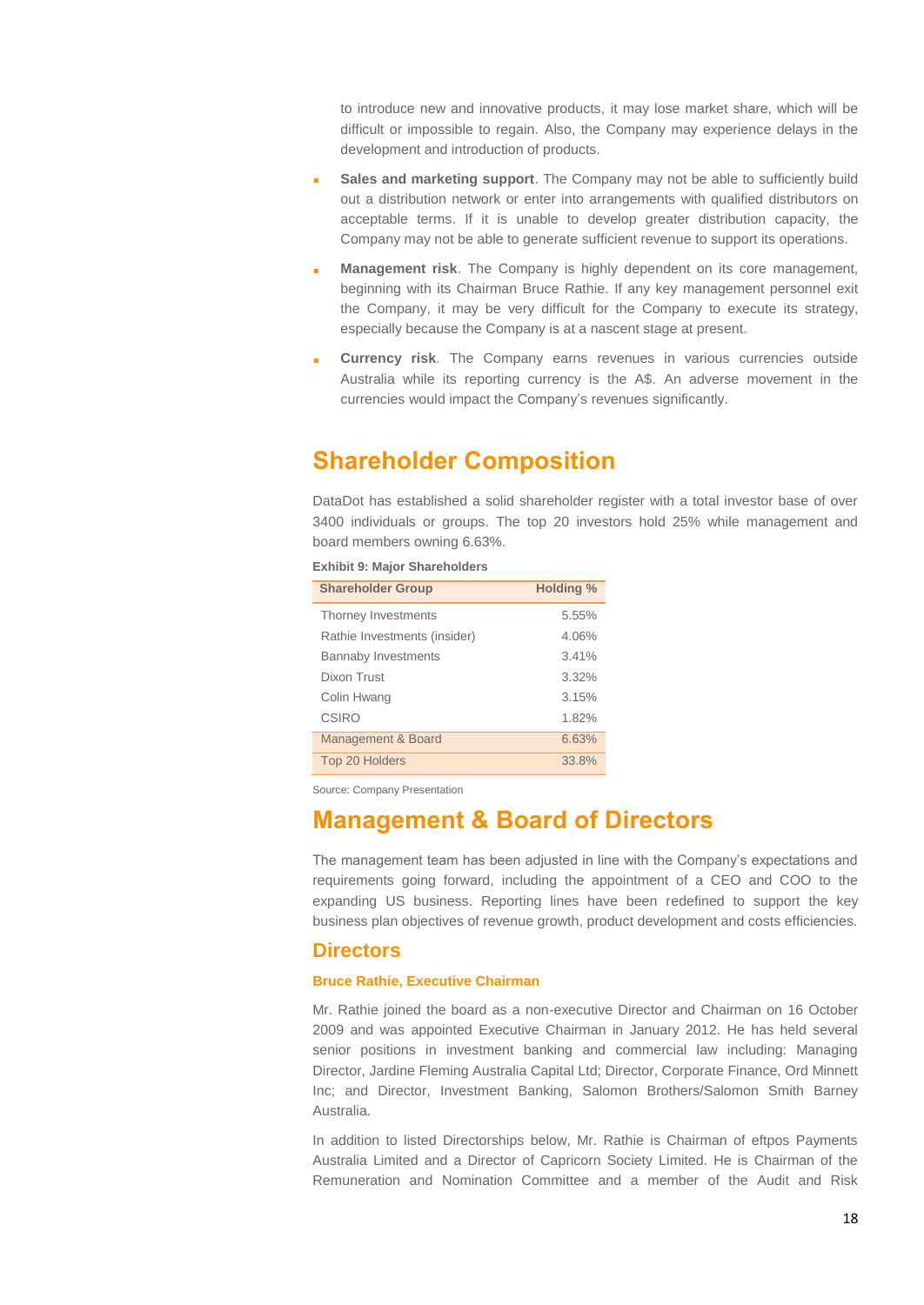Management Committee. In the last four years Mr. Rathie has also served as a director of the following listed companies:

- PolyNovo Limited Appointed February 2010
- USCOM Limited Appointed December 2006: Resigned August 2011
- Mungana Goldmines Limited Appointed September 2010; Resigned August 2013.

#### **Gary Flowers, Independent Non-Executive Director**

Mr. Flowers joined the Board as a non-executive Director on 27 November 2007. Until 2007 Mr. Flowers was Managing Director and CEO of Australian Rugby Union, CEO of SANZAR and a Council Member of the International Rugby Board. More recently he has been Chief Operating Officer of the Mirvac Group, Chairman of Mirvac Hotels Limited and a non-executive Director of Etihad Stadium Limited. He was previously National Managing Partner of Sparke Helmore Lawyers.

He is currently Chairman of Mainbrace Constructions Pty Limited, Chairman of SkyFii Limited and a Director of Sparke Helmore Lawyers. He is Chairman of the Audit and Risk Management Committee and a member of the Remuneration and Nomination Committee.

#### **Alison Coutts, Independent Non-Executive Director**

Ms Coutts joined the Board as a non-executive Director on 1 July 2010. Ms Coutts has degrees in Chemical Engineering and Business Administration, a Graduate Diploma in Biotechnology and extensive experience across a number of industry sectors and disciplines. This includes international engineering project management with Bechtel Corporation in the UK, USA and NZ, strategy consulting, management training and organizational structuring with Boston Consulting Group, and executive search with Egon Zehnder.

Ms Coutts is Chair and acting CEO of NuSep Holdings Limited and formerly Chair of CSIRO's Health Sector Advisory Council. She is a member of the Audit and Risk Management Committee and a member of the Remuneration and Nomination Committee. During the past four years Ms Coutts has served as a director of the following listed company:

- Clean Global Energy Limited Appointed October 2009; Resigned April 2012.
- NuSep Holdings Limited Appointed December 2013.
- Viculus Limited Appointed May 2014.

#### **Graham Loughlin, Company Secretary**

Mr. Loughlin joined DataDot in December 2004 as Manager of Corporate Strategic Development and was appointed Company Secretary in January 2005. He was previously General Manager, Strategy and Business Development, of Credit Union Services Corporation (Australia) Ltd and a director of several of its subsidiary companies.

He has been a Member of the Australian Payments System Council and Australian Housing Council and a non-Executive Director of JetSet Tours (SA) Limited, Data Advantage Limited and Police Bank Limited. Mr. Loughlin was formerly Executive Assistant to the Premier and Treasurer of South Australia.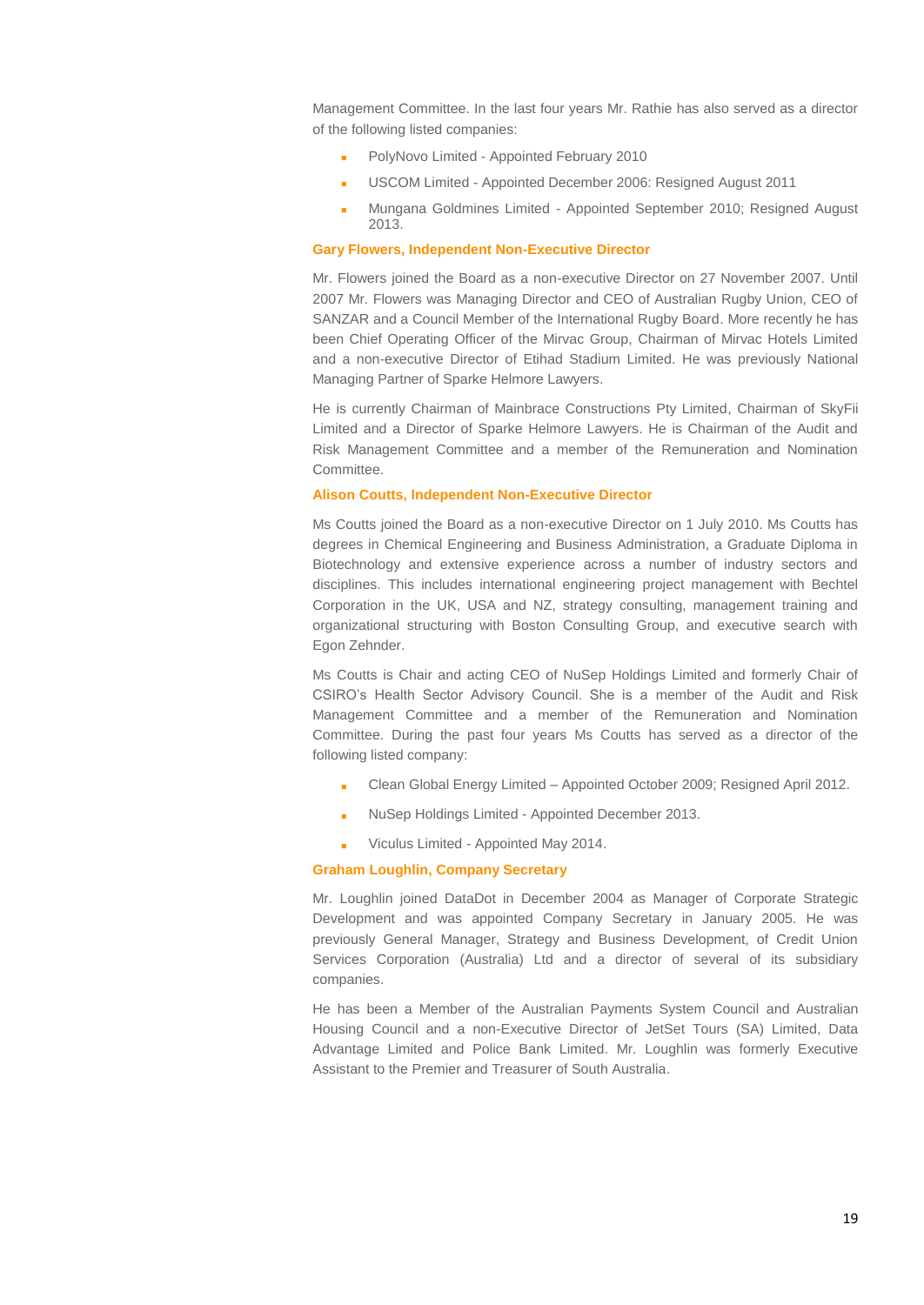### **Senior Management**

#### **Jim McCallum., CEO, DataDotDNA North America**

Jim McCallum brings over 20 years of leadership and executive management experience spanning the technology, enterprise and digital media industries. He is a veteran who has expertise in a broad range of disciplines including corporate strategy, operations, business development, sales and product marketing.

Prior to DataDot Technology Mr. McCallum served as Vice President of Business Development at Ericsson, the global leader in cellular networks and digital solutions. Previously he served as SVP General Manager of North America and EMEA for Visionbytes, an international web and mobile video technology company. Jim also held management positions at VeriSign, Pathfire and Cox Enterprise. Jim holds a Bachelor of Science Degree from Susquehanna University and is a member of the Atlanta Technology Development Center (ATDC) in Atlanta, GA.

#### **Dr Gunther Schmidt, Managing Director, DataTraceDNA**

Dr. Gunther Schmidt brings over 20 years of international leadership and executive management experience in the B2B and consultancy environment in a wide range of industry segments. He was involved in various corporate functions as Corporate Strategy, Business Development, Sales & Marketing, Change Management, Innovation Management, Product Development, Market Due Diligence, Post Merger Integration and Supply Chain Management.

Prior to DataDot Technology, Dr. Schmidt was Partner and MD of the boutique consultancy house Synidea AG, specialized in Business Innovation. Previously he worked as management consultant at Management Engineers, Germany and in various marketing functions at Bayer AG and General Electric. Gunther holds a PhD in Natural Science from University of Hamburg, Germany.

#### **Andrew Winfield, Managing Director, DataDotDNA UK/Europe**

Andrew Winfield has a strong background in B2B sales in the last 18 years, having previously been involved with automotive engineering. His experience ranges through the automotive, oil and gas, and utilities sectors where he has successfully built up sales in the European and other global markets marketing technically specialized equipment via distributor networks and key customer accounts.

Prior to DataDot Technology, Mr. Winfield was head of export Sales for a company supplying capital equipment in the water and oil and gas sector. His key role in developing strategy, and leading the sales team were instrumental in taking the business from 10m GBP T/O to over 30m GBP in just under 3 years.

Andrew has responsibility for running the European factory facilities in the UK, as well as utilizing his experience to re-energize the European market for DataDot technology to maximize its potential in this complex market, through both effective distributor management and expansion of direct customer links. Andrew holds a Bachelor of Engineering Degree from Middlesex University in London, UK.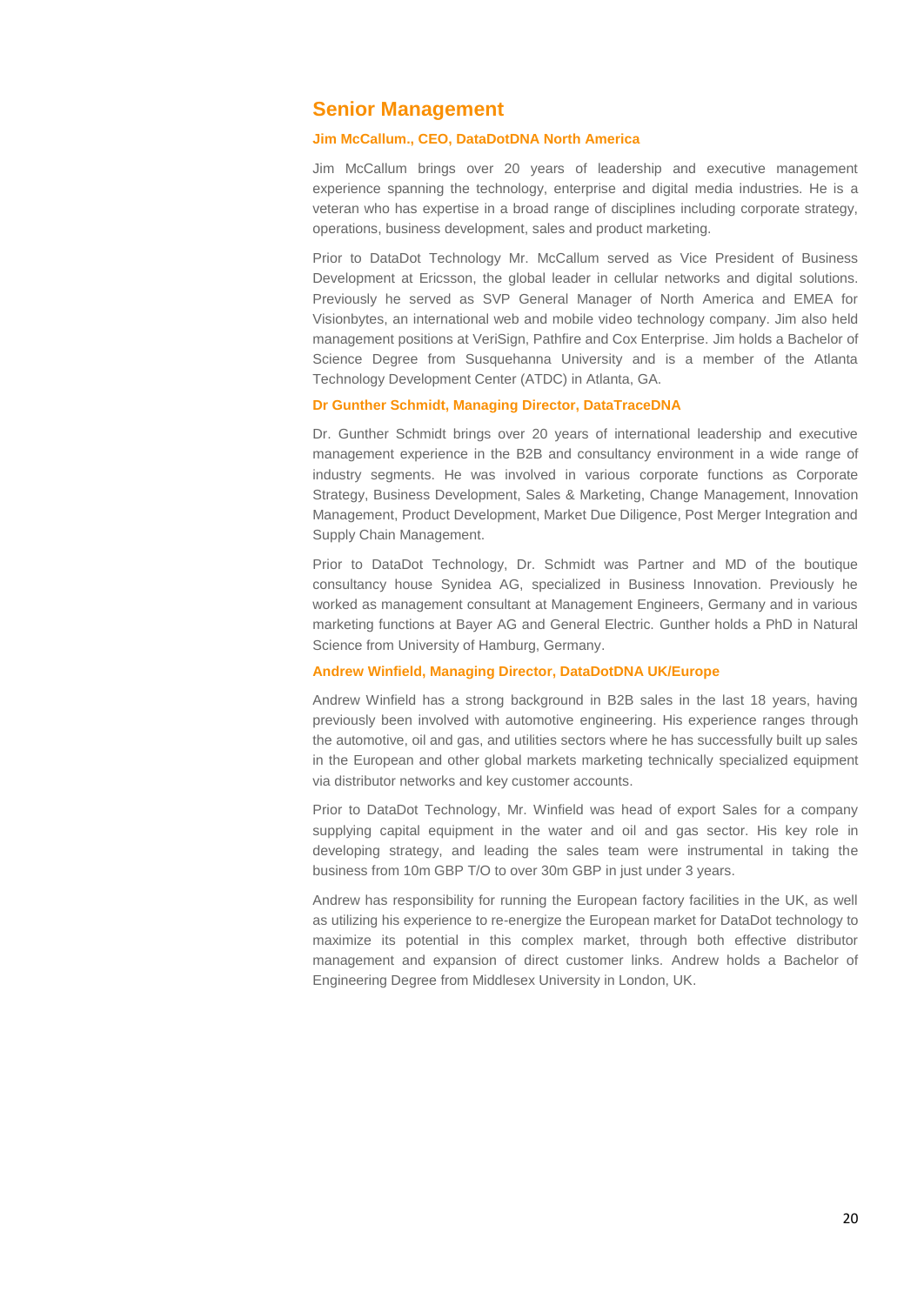### **Disclaimer**

Some of the information in this report relates to future events or future business and financial performance. Such statements constitute forward-looking information within the meaning of the Private Securities Litigation Act of 1995. Such statements can be only estimations and the actual events or results may differ from those discussed due to, among other things, the risks described in DataDot Technology Ltd. reports. The content of this report with respect to DataDot Technology Ltd. has been compiled primarily from consultations and, information provided by DataDot Technology Ltd. and information available to the public released by DataDot Technology Ltd. through news releases and SEC (if applicable) or other actual government regulatory filings. Although RBMG may verify certain aspects of information provided to it, DataDot Technology Ltd. is solely responsible for the accuracy of that information. Information as to other companies has been prepared from publicly available information and has not been independently verified by DataDot Technology Ltd. or RBMG. Certain summaries of scientific or other activities and outcomes have been condensed to aid the reader in gaining a general understanding. For more complete information about DataDot Technology Ltd. the reader is directed to the Company's website at http://www.datadotdna.com. RBMG is an investor relations firm the operations of which seek to increase investor awareness to the small cap community. RBMG research analysts do not invest in or own shares of companies analyzed and reported on by them. RBMG is not responsible for any claims or losses sustained by an investor resulting from any of its reports, Company profiles or in any other investor relations materials disseminated by them. This report is published solely for information purposes and is not to be construed as advice designed to meet the investment needs of any particular investor or as an offer to sell or the solicitation of an offer to buy any security in any state. Investing in the Stock Market past performance does not guarantee future performance. This report is not to be copied, transmitted, displayed, distributed (for compensation or otherwise), or altered in any way without RBMG's prior written consent. RBMG is not compensated for the analytical research and evaluation services that were performed in connection with the preparation of this report for DataDot Technology Ltd.; but RBMG has received stock compensation (US\$55,000 worth) in exchange for other segregated services.

We strongly urge all investors to conduct their own research before making any investment decision.